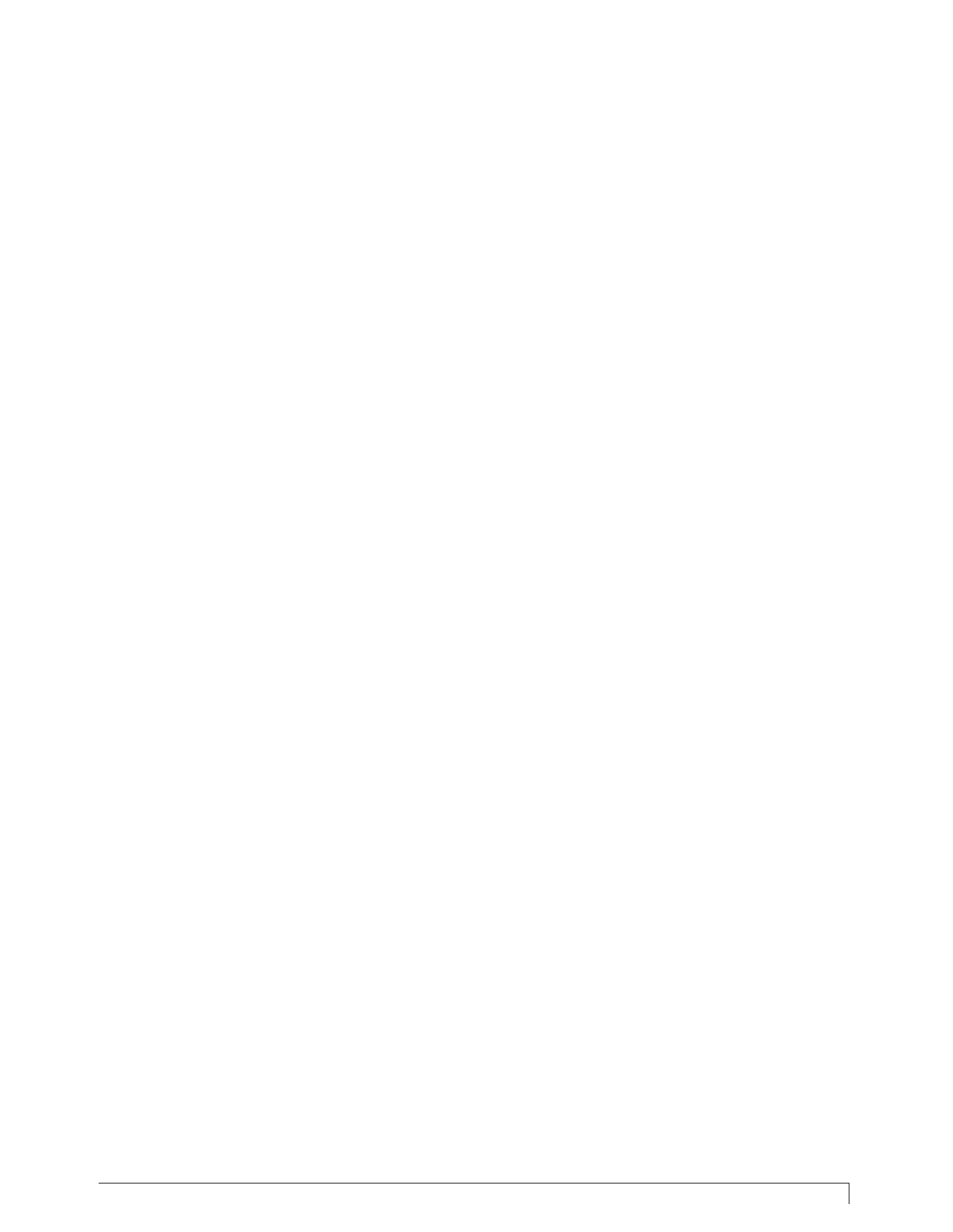| Overview<br>Prerequisites<br>Objectives                                                                             | 1<br>1<br>1          |
|---------------------------------------------------------------------------------------------------------------------|----------------------|
|                                                                                                                     |                      |
| Overview                                                                                                            | $\overline{2}$       |
|                                                                                                                     |                      |
| <b>Acrobat Forms Process</b><br>1. Create                                                                           | 3<br>3               |
| Convert to PDF                                                                                                      | $\overline{4}$       |
| 2.<br><b>Detect</b><br>3.<br>Review                                                                                 | $\overline{4}$<br>5  |
| Acrobat Form-Editing Interface ("Viewer mode")<br>Testing your Form                                                 | 5<br>7               |
| 4.<br><b>Fix</b><br>5.<br>Deploy<br>6.<br>Data                                                                      | 6<br>7<br>8          |
| Email<br>Web (or other electronic delivery method)                                                                  | 8<br>9               |
| <b>Adobe Acrobat Forms NOTES</b>                                                                                    | 9                    |
| PDF FORMS (USING LIVECYCLE DESIGNER)                                                                                | 10                   |
| LiveCycle Designer Forms Process<br>Create<br>1.                                                                    | 10<br>10             |
| Importing an Existing Document (form)<br>Creating a Form in LiveCycle Designer<br>The Live Cycle Designer Interface | 11<br>11<br>12       |
| <b>Test</b><br>2.<br>3.<br>Fix<br>4.<br>Deploy<br>LiveCycle Designer Forms NOTES                                    | 13<br>14<br>14<br>15 |
| <b>ACROBAT &amp; LIVECYCLE DESIGNER RESOURCES </b>                                                                  | 16                   |
| <b>PDF Accessibility</b><br>General                                                                                 | 16<br>16             |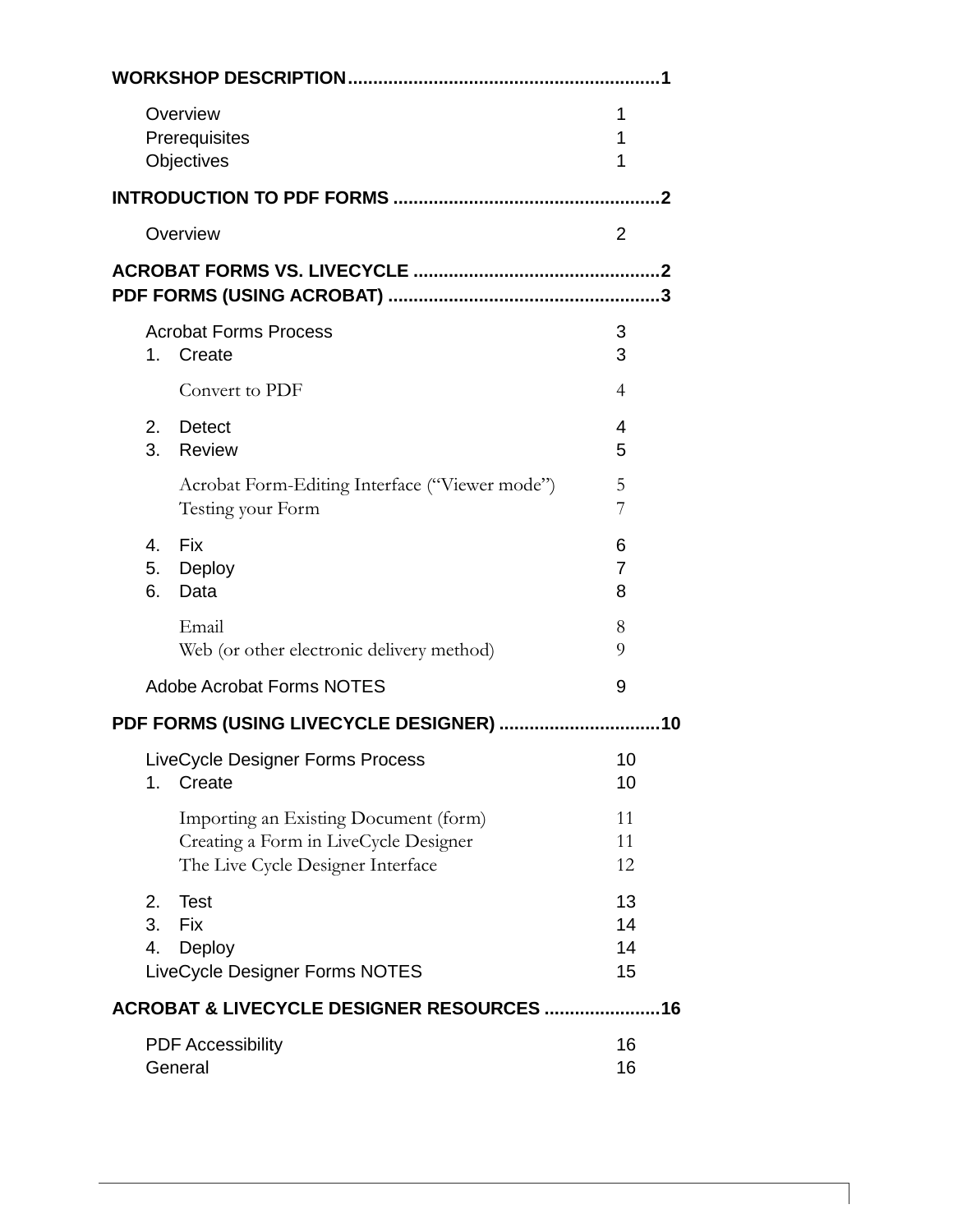| <b>Faculty / Staff Resource Center</b> | 17 |
|----------------------------------------|----|
| Training & Tools eNewsletter           | 17 |
| <b>Getting Help</b>                    | 17 |
| <b>Campus Resources</b>                |    |
|                                        |    |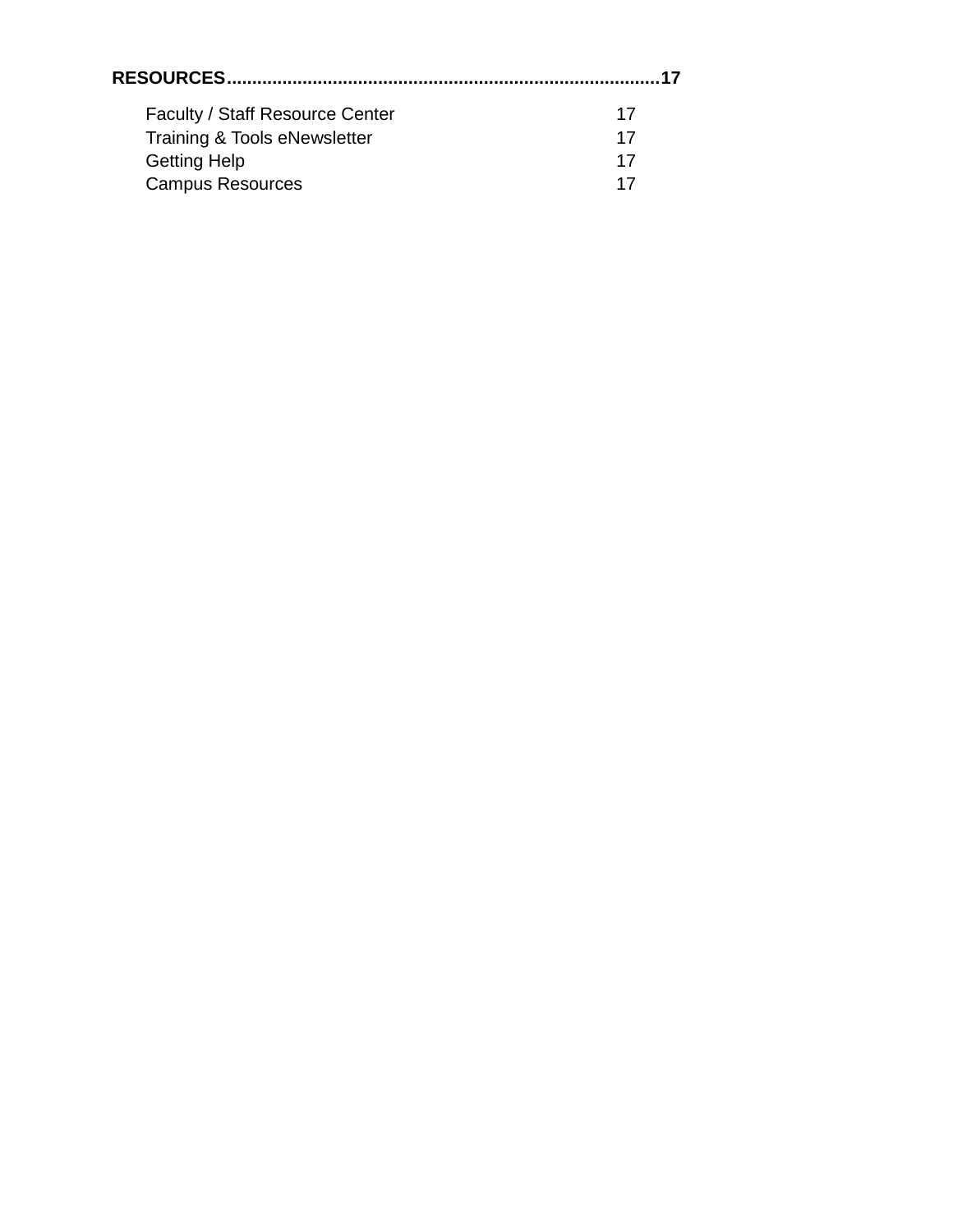## <span id="page-4-1"></span><span id="page-4-0"></span>**WORKSHOP DESCRIPTION**

#### **Overview**

PDF forms can be created in one of two different ways: 1) Adobe Acrobat (9 Standard, Professional, or Extended), and 2) Adobe LiveCycle Designer. For basic forms, Acrobat should be sufficient; more complicated or advanced forms are best created using LiveCycle. During the course of this workshop, you will be introduced to essential form-editing tools available to you in Adobe Acrobat and in LiveCycle Designer.

#### <span id="page-4-2"></span>**Prerequisites**

Individuals taking this workshop should have basic computer skills and the ability to effectively work in the Windows or Macintosh OS environment. Participants should be familiar with the Adobe Acrobat environment, and should be comfortable navigating the interface.

## <span id="page-4-3"></span>**Objectives**

Participants attending this workshop will:

- Understand the differences between Acrobat forms and LiveCycle Designer forms.
- Attain a basic understanding of the process of forms creation using Adobe Acrobat or LivcCycle Designer.
- Learn how to work with basic form elements (text boxes, text fields, radio buttons, selection lists).
- Learn how to create *accessible* PDF forms.
- Learn how to process PDF form data.



**ACCESSIBILITY :** PDF *accessibility* is mentioned throughout this handout. Accessibility in terms of electronic documents (in particular, documents provided for a general audience on the Web) generally refers to facilitating the use of technology for people with disabilities. Providing equivalent access to electronic documents for all faculty, staff and students across the CSU system is required by SB302. This Senate Bill extends the requirements of Section 508 of the federal Rehabilitation Act to the California State University. To learn more about accessibility requirements for Sac State, refer to Sac State's Accessibility Web site (http://www.csus.edu/accessibility/).

Before you start, it would be beneficial to review PDF forms accessibility requirements as described in the ATCS handout [Creating Accessible PDFs](http://www.csus.edu/training/handouts/workshops/creating_accessible_pdfs.pdf) (http://www.csus.edu/training/handouts/workshops/creating\_accessible\_pdfs.pdf)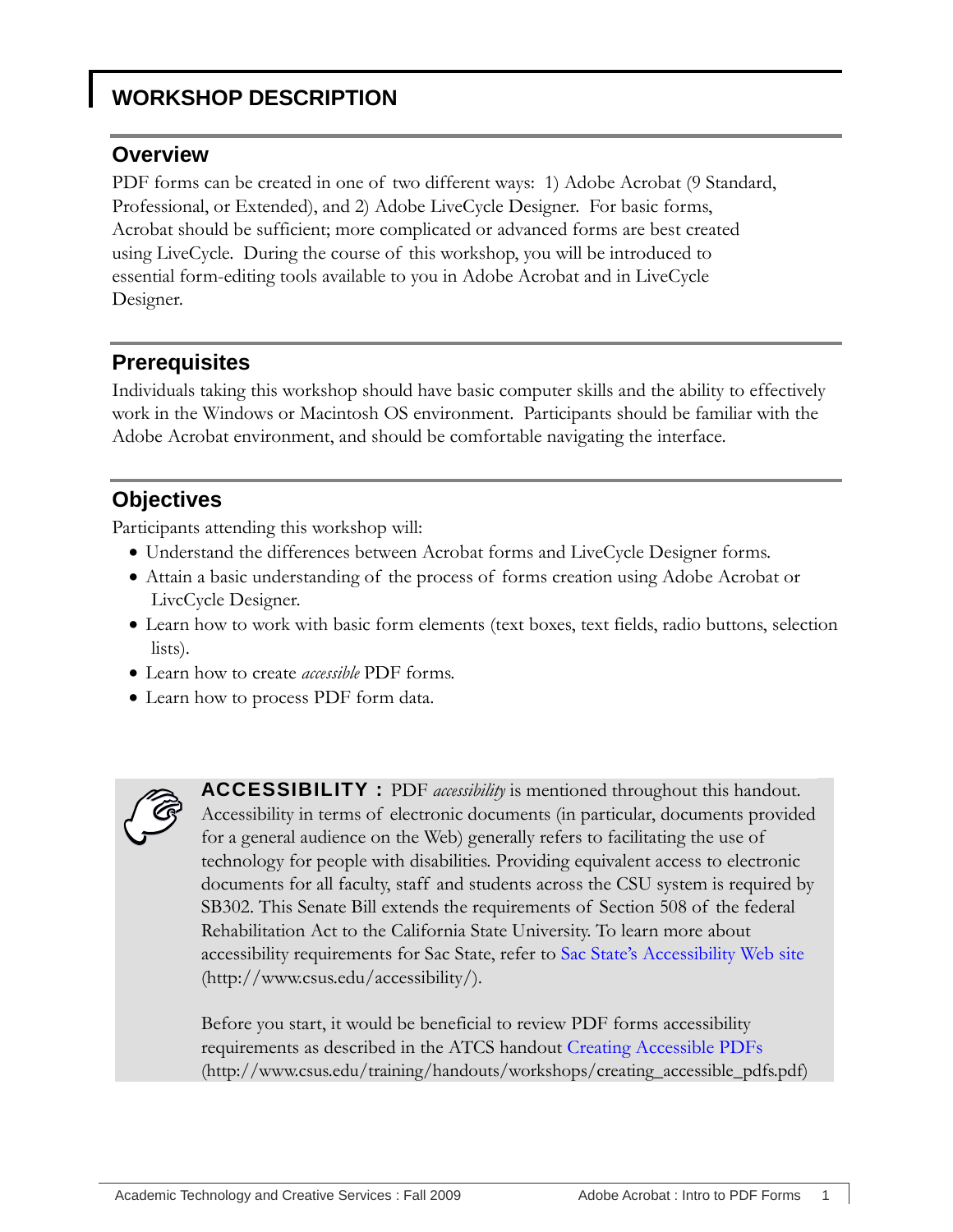## <span id="page-5-1"></span><span id="page-5-0"></span>**INTRODUCTION TO PDF FORMS**

#### **Overview**

PDF Forms can be created using one of two methods: **Adobe Acrobat** (Acrobat Professional or Acrobat 9 Standard, Professional, or Extended) or **Adobe LiveCycle Designer** (comes packaged with version 7 and higher of Acrobat Professional). Review the next section that lists the pros and cons of both methods and decide what you're going to use (the list is certainly not exhaustive). You might also check out both methods, and then make a decision based on your experience.



Before you begin, using either method, it might be beneficial if you reviewed a few ATCS handouts: [Adobe Acrobat: Intro to PDFs](http://www.csus.edu/training/handouts/workshops/intro_to_acrobat.pdf)

(http://www.csus.edu/training/handouts/workshops/intro\_to\_acrobat.pdf) and [Adobe](http://www.csus.edu/training/handouts/workshops/creating_accessible_pdfs.pdf)  [Acrobat: Creating Accessible PDFs](http://www.csus.edu/training/handouts/workshops/creating_accessible_pdfs.pdf)

(http://www.csus.edu/training/handouts/workshops/creating\_accessible\_pdfs.pdf). Both handouts cover items that would be useful to you in the development of PDF forms. Other PDF forms resources are listed at the end of this handout.

# <span id="page-5-2"></span>**ACROBAT FORMS VS. LIVECYCLE**

| <b>Acrobat Forms</b>                                                                                                                                                                                                                                                                                                                                                                                                                                                                                                                                                                                                                                                                                                                                                                                          | LiveCycle                                                                                                                                                                                                                                                                                                                                                                                                                                                                                                                                                                                                                                                                                                                                                                                                                                                                                                                                                                                                                                                                                       |
|---------------------------------------------------------------------------------------------------------------------------------------------------------------------------------------------------------------------------------------------------------------------------------------------------------------------------------------------------------------------------------------------------------------------------------------------------------------------------------------------------------------------------------------------------------------------------------------------------------------------------------------------------------------------------------------------------------------------------------------------------------------------------------------------------------------|-------------------------------------------------------------------------------------------------------------------------------------------------------------------------------------------------------------------------------------------------------------------------------------------------------------------------------------------------------------------------------------------------------------------------------------------------------------------------------------------------------------------------------------------------------------------------------------------------------------------------------------------------------------------------------------------------------------------------------------------------------------------------------------------------------------------------------------------------------------------------------------------------------------------------------------------------------------------------------------------------------------------------------------------------------------------------------------------------|
| <b>PROS</b>                                                                                                                                                                                                                                                                                                                                                                                                                                                                                                                                                                                                                                                                                                                                                                                                   | <b>PROS</b>                                                                                                                                                                                                                                                                                                                                                                                                                                                                                                                                                                                                                                                                                                                                                                                                                                                                                                                                                                                                                                                                                     |
| • Fairly easy to use<br>• PC and Mac compatible<br><b>CONS</b><br>• Complex forms (esp. those containing<br>calculations and javascript) are more<br>difficult to create using Acrobat                                                                                                                                                                                                                                                                                                                                                                                                                                                                                                                                                                                                                        | • Complex forms can be created more<br>easily using LiveCycle<br>• Accessibility features are easier to add<br><b>CONS</b><br>• More difficult to learn<br>• PC compatible only<br>• Forms cannot be edited using Acrobat                                                                                                                                                                                                                                                                                                                                                                                                                                                                                                                                                                                                                                                                                                                                                                                                                                                                       |
| <b>STEP</b><br>il special_major_ex.pdf - Adobe Acrobat Pro<br>File Edit View Document Comments Forms Tools Advanced Window Help<br>Clostribute Form and Close Form Editing<br>Add New Field - They Preview<br>1 /1 0 0 348%<br>$R_1, R_2, R_3, R_4, R_5, R_6, R_7$<br><b>El</b> rields<br>Sot + Tab Order +<br>MCRAMENTO STATE<br>FROM BASE ROB BACHBUDE OR A FEDINANCE OF OCTOBAT.<br>$\equiv$ Page 1<br>If I Date<br>-It'll Proposed Graduation Date<br>[C] Sac State 30<br>[E] Last name<br><b>ICI First name</b><br>加工时<br>II Email address<br><b>Description Des Gallery</b><br>T120<br>22202<br>TT Home<br>ICI Work<br>IL Dept Course Rowl<br>[C] Course TitleRow1<br>If I Samester UnitsRowt<br>I When TakenRowt<br>If I lookitution if TransferRoad<br>II GradeRows<br>It I in Progress or To Dollow! | $-108$<br>Adobe LiveCycle Designer - [Untitled1]<br>" He Edt yew Insert Table Leyout Tools Window Help<br>$-81$<br>$\blacksquare$ $\blacksquare$ $\blacksquare$ $\blacksquare$ $\blacksquare$ $\blacksquare$ $\blacksquare$ $\blacksquare$ $\blacksquare$ $\blacksquare$ $\blacksquare$ $\blacksquare$ $\blacksquare$ $\blacksquare$ $\blacksquare$ $\blacksquare$ $\blacksquare$ $\blacksquare$ $\blacksquare$ $\blacksquare$ $\blacksquare$ $\blacksquare$ $\blacksquare$ $\blacksquare$ $\blacksquare$ $\blacksquare$ $\blacksquare$ $\blacksquare$ $\blacksquare$ $\blacksquare$ $\blacksquare$ $\blacks$<br>$_{\rm B}$<br>Design View<br>Object Library 30 Fragment Library<br>Postagliatan Prata Partia Partia Partia Partia Partia Part<br>- My Favorites<br>Carlo<br>Check Roy<br>CRAIN FOR SACHING OF ARTI-TACHOR DE SCENCE<br>T<br><b>Enal School</b><br>Drop-down<br><b>flutton</b><br>Object <b>x</b> Accessbity<br>Master Page V Pagnation<br>time percent and has stored per child<br>MasterPage1<br>aper Type: Letter<br>Width<br>Height:<br>Crientation: @ Portral: @ Landscape |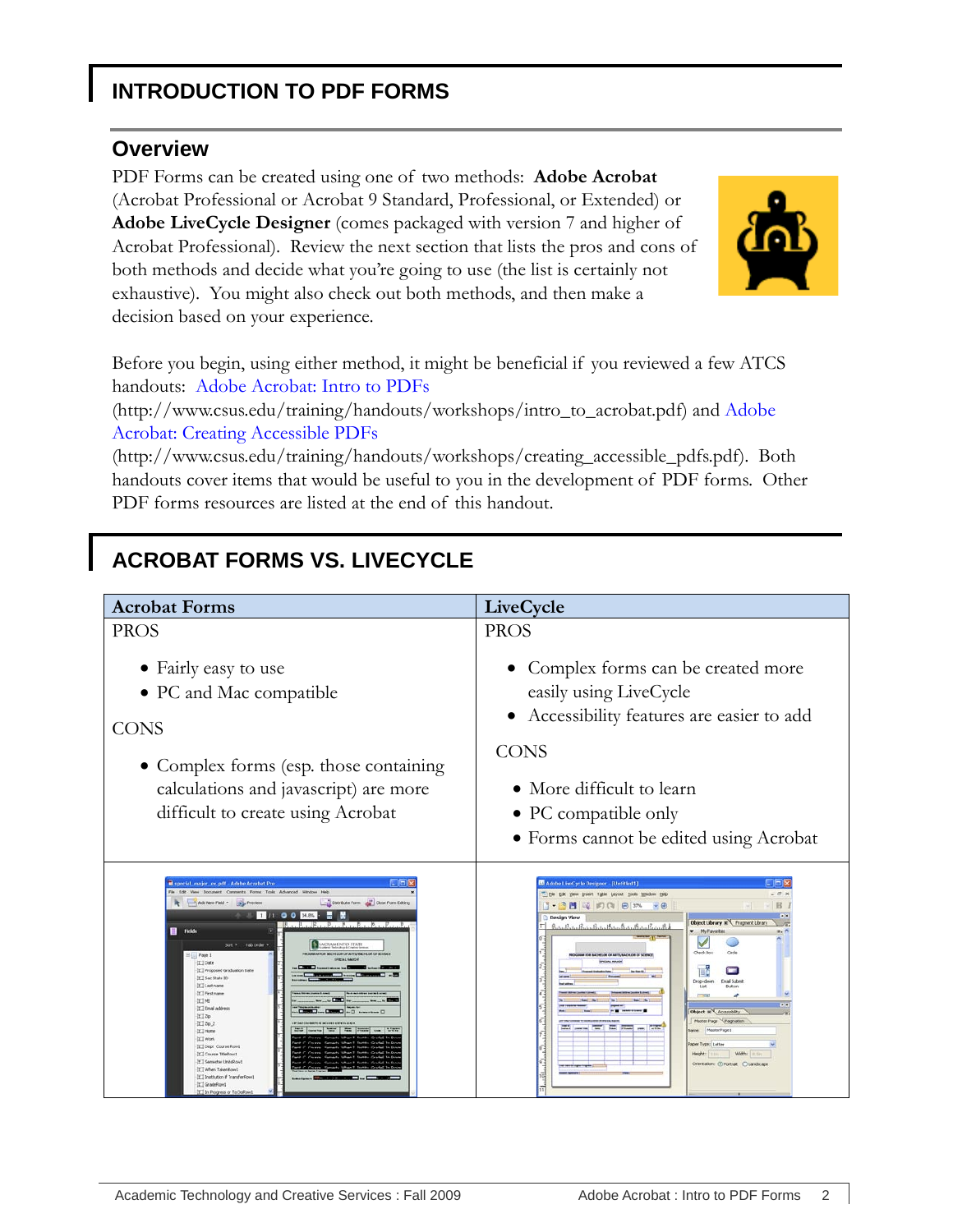## <span id="page-6-0"></span>**PDF FORMS (USING ACROBAT)**

Like all PDFs, a PDF form originates in another application, like a word processing or imageediting program. Once the document is converted to PDF, Acrobat is used to add form elements, such as textfields, checkboxes or selection menus. Once form elements are added to the PDF, the PDF becomes fillable. A fillable PDF allows a user to type in responses to form fields on a PDF document. PDF form tools also allow for action buttons, which are used to print or submit the document, or jump to a different location in the document.

#### <span id="page-6-1"></span>**Acrobat Forms Process**



#### <span id="page-6-2"></span>**1. Create**



**document with form elements**

The first step to creating a PDF form is to create the document. It can be created in almost any application, but some are better suited than others.

Create

Most forms start out as a Word document. With Word, you can create lines and textboxes that represent form elements. For more complex forms, you might turn to a publishing application such as Adobe InDesign. The form document that you create does not need to contain

•Create form in Word, Excel, InDesign...

•Convert to PDF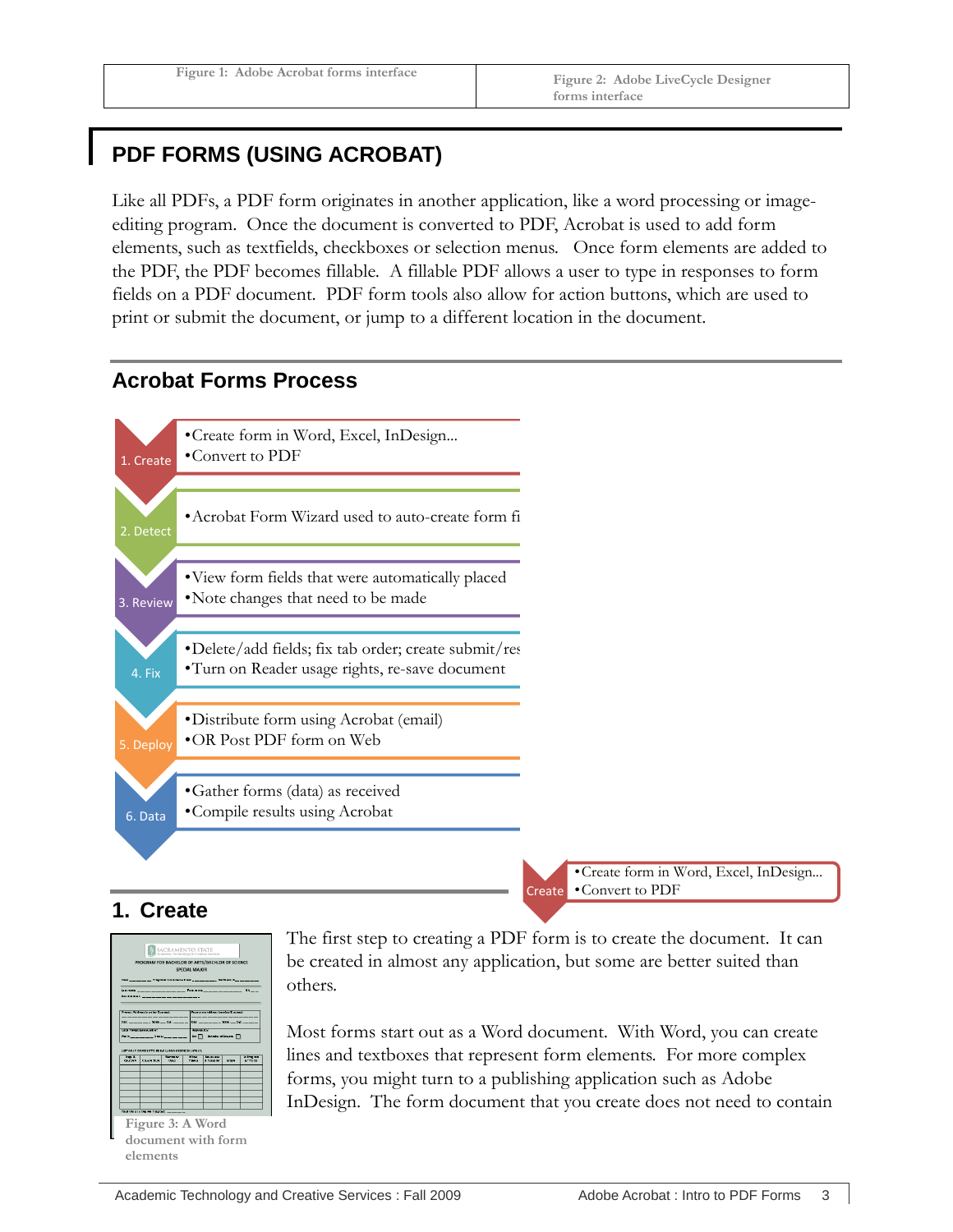## <span id="page-7-0"></span>Convert to PDF

After creating your document, you'll need to convert it to PDF format. If you are using a Windows computer, and have Acrobat installed, you can skip this step (move on to "Detect"). Adobe Acrobat for Windows can create your PDF document and "detect" form fields in one step. If you're using a Mac computer, this feature is not available, so you will need to convert your form to PDF before moving on to Acrobat ("the Detect" stage).

To convert to PDF, if on Windows, use PDFMaker, which is represented as an Acrobat icon in Office applications. In Office 2007, this icon is located under the Acrobat tab. Using



PDFMaker will ensure that the structure of your document is included in the PDF, which aids in meeting accessibility requirements. If you cannot use PDFMaker, or are using a Mac, you will need to create your PDF from the Print menu. For assistance, refer to the [ATCS handout on](http://www.csus.edu/training/handouts/workshops/intro_to_acrobat.pdf)  [Adobe Acrobat](http://www.csus.edu/training/handouts/workshops/intro_to_acrobat.pdf) [\(http://www.csus.edu/training/handouts/workshops/intro\\_to\\_acrobat.pdf\)](http://www.csus.edu/training/handouts/workshops/intro_to_acrobat.pdf).

The capability to create a PDF is available if you have Adobe Acrobat installed. The Macintosh operating system (version 10+) has this capability built-in, but use the Acrobat PDF creation option if possible, as Mac-created PDFs tend to be larger in filesize.

## <span id="page-7-1"></span>**2. Detect**

Acrobat can be used to manually draw out form fields or to automatically recognize form fields. It's usually more expeditious to run the form field

**Detect** •Acrobat Form Wizard used to autocreate form fields

"auto-detect" feature, and then remove extra fields or add fields missed by Acrobat.

When the auto-detect feature in Acrobat is run, the program does its best to recognize elements in a document that might be form elements. The program will then place a form field on that element, to allow for interactivity (i.e. to make the form "fillable"). The way you *created* the form elements will affect Acrobat's ability to auto-recognize fields. You might find, for example, that Acrobat recognizes Word *lines* as form elements, but does not recognize *underlines* as such. Adjust your design methods accordingly, to take advantage of Acrobat's auto-detect feature.

To use the auto-detect feature in Acrobat,

- step 1. In Acrobat, click **Forms** > **Start Form Wizard**.
- step 2. Select **An existing electronic document** (PC) or **Start with a PDF Document** (Mac)
- step 3. Click **Next**, then locate the file you want to use.

|                  | What type of document do you want to open as a form?              |
|------------------|-------------------------------------------------------------------|
|                  | An existing electronic document                                   |
|                  | Open a PDF, Word, Excel, or other file type as an Adobe PDF form. |
| A paper form     |                                                                   |
|                  | Convert a paper form to an Adobe PDF form by scanning it.         |
| No existing form |                                                                   |
|                  | Create an Adobe PDF form from scratch or from a template.         |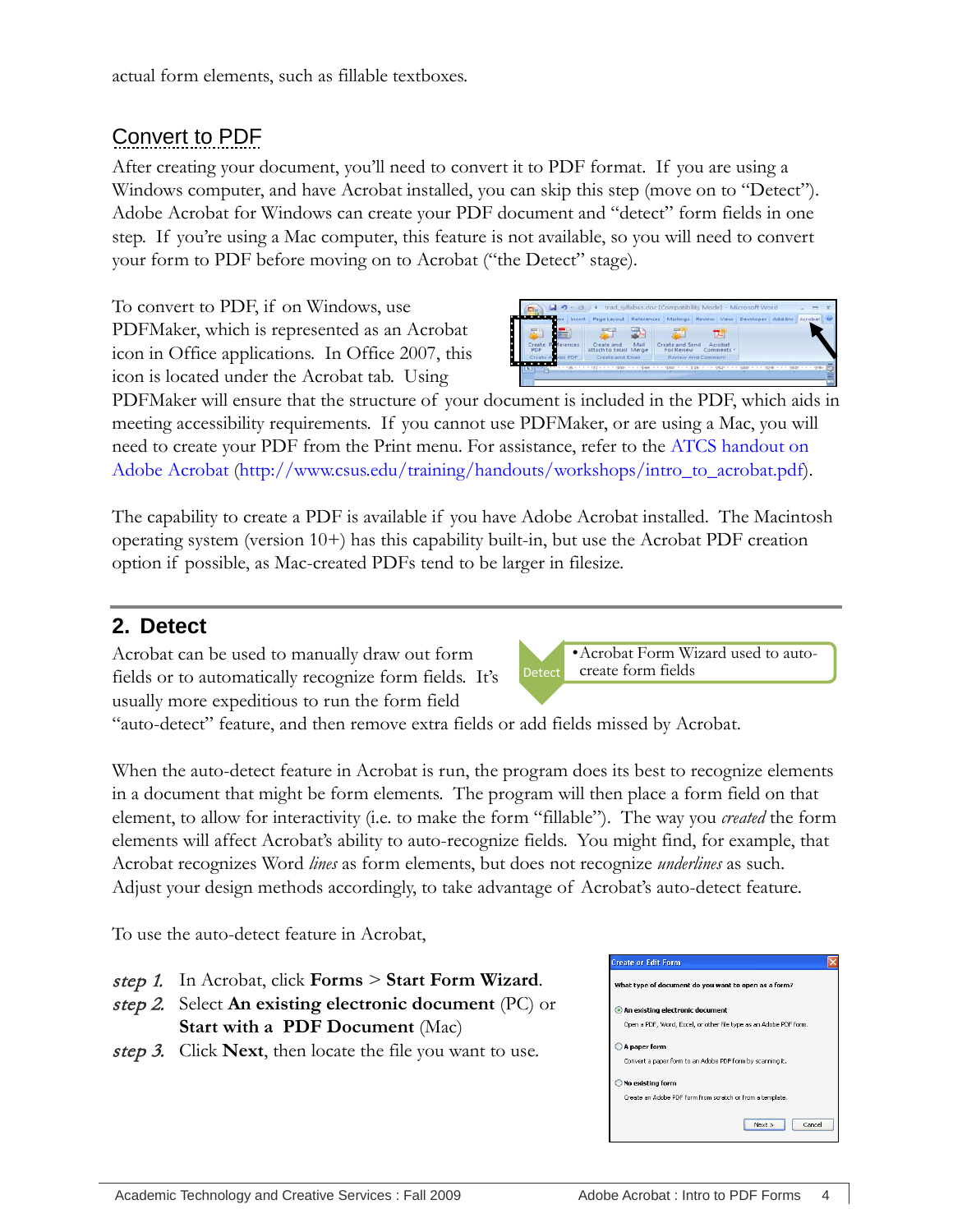- step 4. Click **Next** to start the auto-detection process (if the document is not already in PDF format, it will also be converted).
- step 5. When finished, the PDF will open in Acrobat.

**Figure 4: Creating a PDF form using Acrobat's auto-detect feature.**

#### <span id="page-8-0"></span>**3. Review**

After Acrobat has placed form fields on your PDF, you'll need to review the document to ensure that fields have been placed properly. Extra fields will

Review •View form fields •Note changes that need to be made

need to be deleted, and new ones added. Field *names* will also need to be edited. These fixes will be done in the next step of the process, but it is during the review stage that you'll make note of changes that need to be made. Upon auto-placement of form fields, your PDF will open directly in Acrobat's form editor. The form editor is explained in more detail below.

# <span id="page-8-1"></span>Acrobat Form-Editing Interface ("Viewer mode")



- A. **Menu bar**: Same menu bar that appears in the regular Acrobat interface, but some options are not available
- B. **Select Object** tool
- C. **Add New Field** menu: Used to manually add form field elements, such as textboxes, radio buttons, checkboxes, buttons, etc (8 different form tools).
- D. **Preview** button: Used to preview your form. While in preview mode, you cannot edit your form.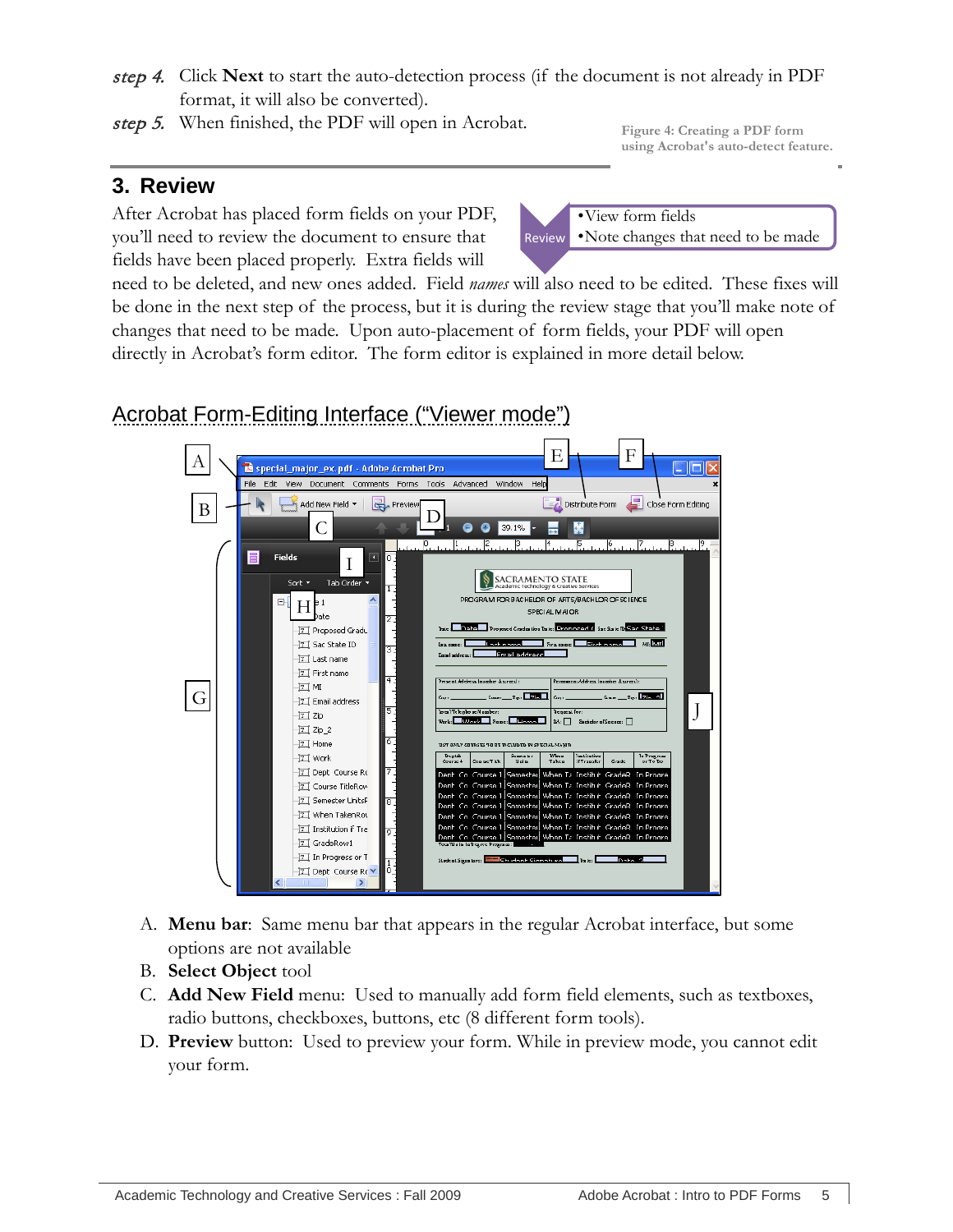- E. **Distribute Form** button. This is used to access the Distribute Form wizard. Select your choice of delivery using this option (email or manual [Web]). The Distribute option will create a *Response file*, which is covered in the "data" stage.
- F. **Close Form Editing** button: Returns you to the regular Acrobat interface (out of form-editing mode).
- G. **Fields panel**: Displays fields that are included on your form.
- H. **Sort** pull-down menu: Fields can be sorted alphabetically or by tab order (default).
- I. **Tab Order** pull-down menu: Lists several different options for setting the tab order of a form (see the "fix" stage).
- <span id="page-9-0"></span>J. **Document** pane: Your form appears here in form-editing mode.

## **4. Fix**

Preparing your PDF form for final delivery involves a few steps:

Fix •Delete/add fields; tab order; buttons •Reader usage rights; re-save form

- 1. Delete extra fields that were placed during the auto-detect process To delete fields, use the **Select Object** tool. Click on a form element and hit the Delete button on your keyboard.
- 2. Add fields that are missing

Add fields by using the **Add New Field** button. Either double-click on your form or draw out the field to place it. Be sure to give your field a *Name* and a *Tooltip*. The **name** should be lowercase, short, and not contain spaces. The **tooltip** should be give information about filling out the field (for accessibility purposes).

- 3. Rename/enter field names and tooltips As you create new fields, give them appropriate names and tooltips. Fields that were automatically placed by Acrobat should be re-named appropriately. To rename a field, double-click the field using the **Select Object** tool.
- 4. Fix the tab order of your form, if needed View your form fields by tab order from the **Fields**  panel. To do this, use the **Tab-Order** pull-down

menu. If the order is incorrect, drag and drop your fields to the correct location in the **Fields** panel. You can test your tab order by previewing your form, and tabbing through to each element.

- 5. Add a submit button (and a reset button if you want) Use the button form tool to draw out a button.
	- a. Select the **Button** tool using the **Add New Field** button.

|                 | <b>Text Field Properties</b>            |              |         |   |                       |                                                   |
|-----------------|-----------------------------------------|--------------|---------|---|-----------------------|---------------------------------------------------|
| General         | Appearance                              |              |         |   |                       | Options   Actions   Format   Validate   Calculate |
| Name<br>Tooltip | Date<br>Enter a date                    |              |         |   |                       |                                                   |
|                 |                                         |              |         |   |                       |                                                   |
|                 | <b>Common Properties</b><br>Form Field: | Visible      |         | v |                       |                                                   |
|                 | Orientation:<br>0                       | $\checkmark$ | degrees |   | Read Only<br>Required |                                                   |

**Figure 5: Give form elements appropriate names and tooltips.**

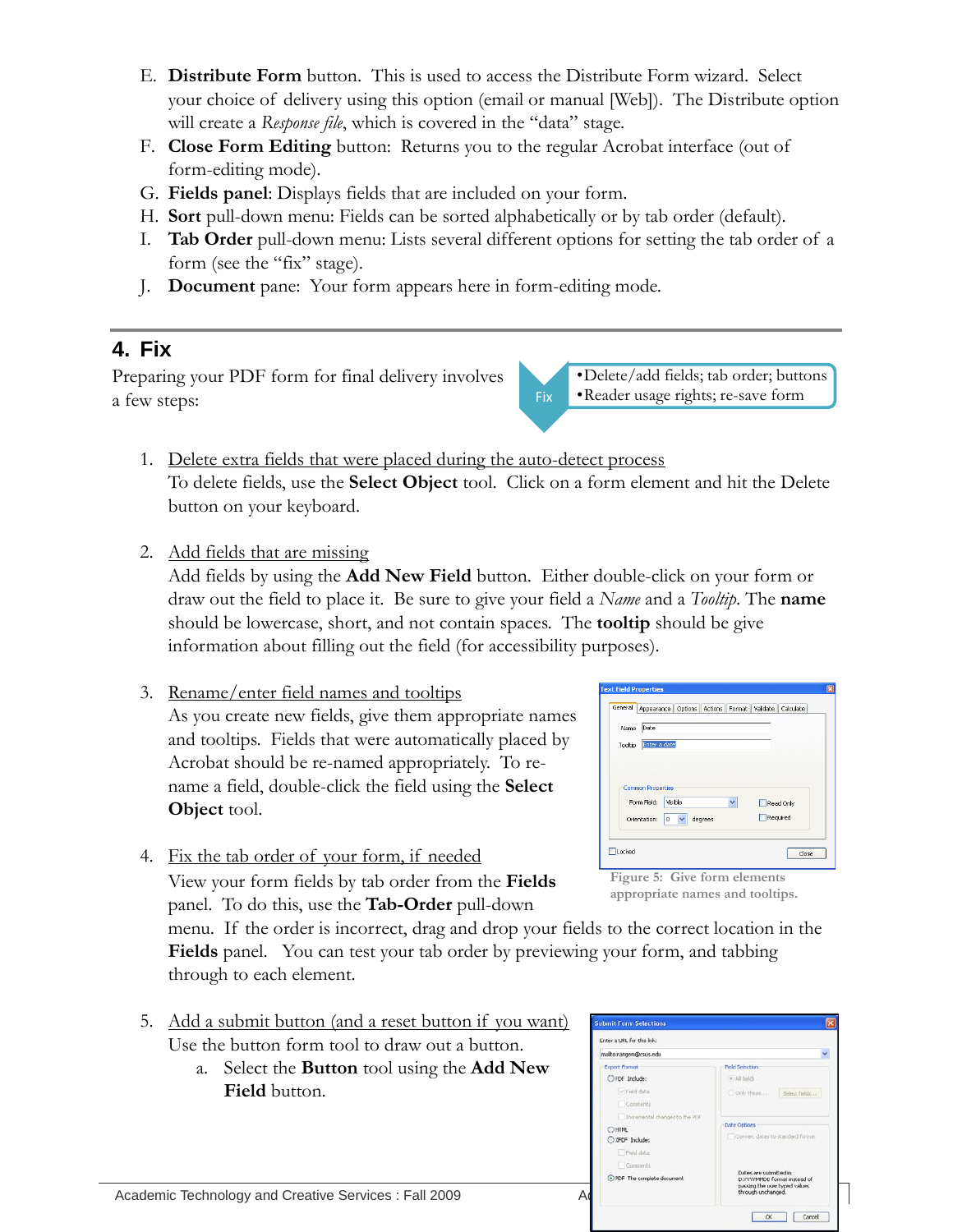- b. Give your button an appropriate name ("submit") and tooltip ("Submit button").
- c. From the button properties window, edit your button label/color using the Appearance and Options tab.
- d. From the **Actions** menu,
	- i. Select **Submit a form** (next to **Select Action**), then click **Add**
	- ii. Enter your email address (**Enter a URL for this link**)
	- iii. Select **PDF The complete document**, then click **OK**
	- iv. Click **Close**.
- 6. Enable Reader usage rights (to save form data) To do this, first exit Form-editing mode by clicking the **Close Form Editing** button. Next, click the **Advanced** menu in Acrobat, then **Extend Features in Acrobat Reader**. Click **Save Now**.
- 7. Complete a final "Save-As" to completely replace your form A complete "Save As" will help to reduce the final file size of your form.

# <span id="page-10-0"></span>Testing your Form

Fill out your form as you intend for your audience to do. Make note of any changes that are needed. Some questions you might ask yourself:

- Is the tab order correct?
- Is it clear what you need users to type in the form?
- What about accessibility? Would someone who is blind, using special software, be able to submit your form correctly? If you have doubts, it might be prudent to contact the Sac State [SSWD office](http://www.csus.edu/SSWD/) [\(http://www.csus.edu/SSWD/\)](http://www.csus.edu/SSWD/), in order to have someone test your form for accessibility. You can also review PDF form accessibility using the ATCS handout [Creating Accessible PDFs](http://www.csus.edu/training/handouts/workshops/creating_accessible_pdfs.pdf)

(http://www.csus.edu/training/handouts/workshops/creating\_accessible\_pdfs.pdf).

• Possibly submit your form, to test your method of delivery/submission.

# <span id="page-10-1"></span>**5. Deploy**

PDF forms can be distributed via email, via the Web, or by simply handing it over (electronically).



To distribute your form via *email*, take advantage of Acrobat's Distribute Form wizard. Using the wizard will ensure a seamless method for delivering *and* gathering form data. To use this feature in order to distribute your form via email,

step 1. Click the **Distribute Form** button in form-editing mode, or from the **Forms** menu in Acrobat.

**Figure 6: Form button ACTION: enter email address after mailto:; then select "PDF The complete document".**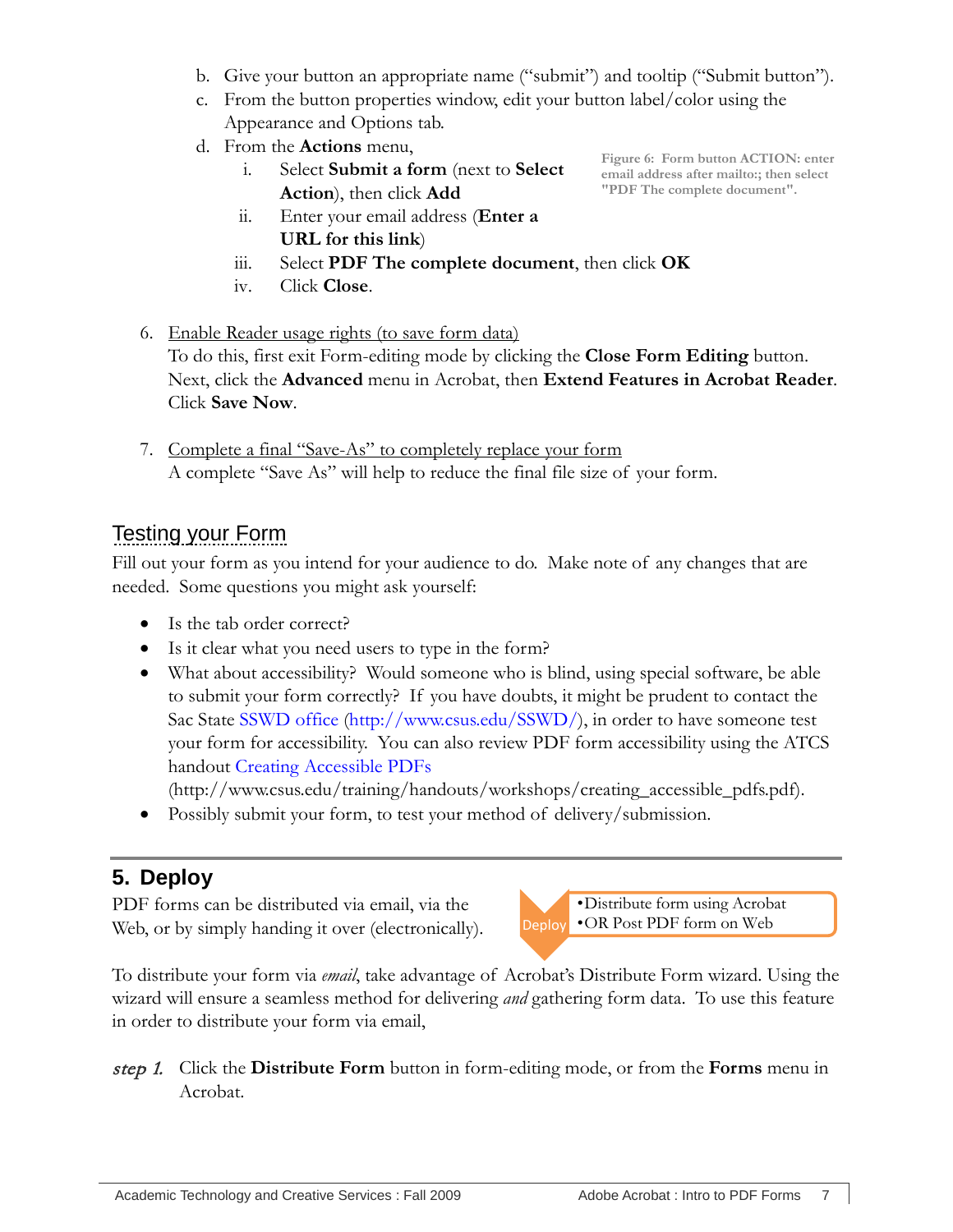- step 2. Select the option to **Manually collect responses in my email inbox**, then click **Next**.
- step 3. Select **Send it automatically using Adobe Acrobat**, then click **Next**.
- step 4. Enter your name and email address on the next screen, then click **Next**.
- step 5. Enter email address for recipients (separated by semicolons), into the **To** box.
- step 6. Click **Send**. The email program on your computer will partially engage & the message will be sent (if asked to enter your email password, do so). The Acrobat **Tracker** will appear. Information regarding form distributions, recipients, and responses will be displayed (screenshot at right).

If distributing your form on the Web (or to simply give it to someone), all that is required is

the PDF form. Provide a link to your form on the Web page of your choice. It is, however, recommended that you provide additional information to your users, along with your form, as displayed in the screenshot to the right.

| ish Labest Undahes                                                          | 7. View Responses                                                                                                                            |                       |           |                                                                                |  |
|-----------------------------------------------------------------------------|----------------------------------------------------------------------------------------------------------------------------------------------|-----------------------|-----------|--------------------------------------------------------------------------------|--|
| <b>Co. Reviews</b><br><b>I</b> Sect<br>C. Sninwid<br><b>E</b> Forms         | single file.                                                                                                                                 |                       |           | Your form has been successfully distributed. Responses will be combined into a |  |
| <b>Call Distributed</b><br>special major ex responses<br><b>N. Received</b> | C:\Documents and<br>Settings\Administrator\Desktop\special_major_ex_responses.pdf<br><b>Responses File Location:</b><br>(Edit file location) |                       |           |                                                                                |  |
|                                                                             | Distributed On:                                                                                                                              |                       |           | 10/21/2009 2:03:27 PM using email attachment.                                  |  |
|                                                                             | Case Crisinal Farm                                                                                                                           |                       |           |                                                                                |  |
|                                                                             | Responses                                                                                                                                    |                       |           |                                                                                |  |
|                                                                             | Kecipients Responded (New): 0                                                                                                                |                       |           |                                                                                |  |
|                                                                             | Recipients Not Responded:                                                                                                                    |                       |           |                                                                                |  |
|                                                                             | <b>Total Recipients:</b>                                                                                                                     |                       |           |                                                                                |  |
|                                                                             | <b>Contained All Registering</b>                                                                                                             | Add Anciental         |           |                                                                                |  |
|                                                                             | end Email Recipients Who Hayen't Responded                                                                                                   |                       |           |                                                                                |  |
|                                                                             | Fread                                                                                                                                        | <b>Recipient Name</b> | Responded | Last Response Date/Time                                                        |  |
|                                                                             | monica.range@gmail.com                                                                                                                       |                       | has       |                                                                                |  |
| ExpandAll College All                                                       | rangem@csus.edu                                                                                                                              |                       |           |                                                                                |  |

**Figure 7: Form Tracker. Info about distributed forms, recipients, and responses is displayed.**

| Workshop Request Form (sample online form, PDF format)                                                                                                                                                                                                                                                                                                                                                                                                          | Acc                                       |
|-----------------------------------------------------------------------------------------------------------------------------------------------------------------------------------------------------------------------------------------------------------------------------------------------------------------------------------------------------------------------------------------------------------------------------------------------------------------|-------------------------------------------|
| The form above is a PDF form. Fill it out and click the Submit button.                                                                                                                                                                                                                                                                                                                                                                                          | - B<br>Fac                                |
| . When you click the Submit button, you will be promted to select an email option. If<br>you have an email program installed on your computer, use the default option<br>(Outlook, Eudora, Entourage); otherwise, use the Internet Email option, and follow                                                                                                                                                                                                     | Con<br>Coll<br>10/1                       |
| the instructions.<br>• If using an email program on your computer, a new message will be created that<br>includes the form you filled out as an attachment. Send the message (don't worry<br>about who it's being sent to, nor about including text in the message).<br>. Mac users, make sure that you open this PDF form in Adobe Reader (not Mac PDF<br>viewer - the Submit button won't work). You may need to download the form to your<br>computer first. | - Po<br>Plat<br>End<br>- 36<br>Rec<br>Onl |
| . NOTE: Adobe Reader 8 or higher is required in order to submit this form. The<br>current version of Reader can be downloaded free from the Adobe site.                                                                                                                                                                                                                                                                                                         | $-D$<br>Mai<br>Pub<br>101                 |

## <span id="page-11-0"></span>**6. Data**

PDF form data can be gathered in a few different ways, depending on the method that was used to distribute the form.



## <span id="page-11-1"></span>**Email**

PDF form data is easily compiled and viewed if you've distributed your form via email using the Acrobat **Form Distribution** wizard (as described in the last section).

Upon receiving responses, double-clicking (or opening) the file will add the completed form and data to a special *response* file created by Acrobat, for the express purpose of collecting data. This special response file is displayed as an Acrobat *portfolio* (version 9), or as a *PDF package*  (version 8). Data from a response file can be *exported* to a spreadsheet by using the

| Special_major_ex_responses.pdf - Adobe Acrobat Pro<br>File Edit View Document Comments Forms Tools Advanced Window Help |                           |                 |                       |                  |                    |              | $ n \times$ |
|-------------------------------------------------------------------------------------------------------------------------|---------------------------|-----------------|-----------------------|------------------|--------------------|--------------|-------------|
| <b>QHDDD B</b> B a many                                                                                                 |                           |                 |                       |                  | Search             |              | m           |
|                                                                                                                         |                           |                 |                       |                  |                    | 4 responses  |             |
| <b>B</b> Lindate                                                                                                        |                           | From            | Received Date         | $\triangle$ date | proposed_grad_date | sacstate id. | <b>List</b> |
|                                                                                                                         |                           | anonymous user  | 10/20/2009 1:11:44 PM | 10-19-09         | 12-18-12           | 898889999    | Md          |
| Filter                                                                                                                  |                           | anommous user   | 10/20/2009 1:11:44 PM | 10-20-09         | $6 - 16 - 10$      | 123456789    | Ar          |
| 元<br>Export +                                                                                                           |                           | anonymous user. | 10/20/2009 1:11:45 PM | 10-20-09         | $12 - 18 - 11$     | 777777777    | Bú          |
|                                                                                                                         |                           | Monica Range    | 10/20/2009 1:22:41 PM | 10-20-09         | 6-18-13            | 555555555    | Nd          |
| 冒<br>Archive +                                                                                                          |                           |                 |                       |                  |                    |              |             |
| <b>IP Add</b>                                                                                                           |                           |                 |                       |                  |                    |              |             |
| III Delote                                                                                                              |                           |                 |                       |                  |                    |              |             |
|                                                                                                                         |                           |                 |                       |                  |                    |              |             |
| <b>Chuain's Sister</b>                                                                                                  |                           |                 |                       |                  |                    |              |             |
|                                                                                                                         |                           |                 |                       |                  |                    |              |             |
|                                                                                                                         | ≖                         |                 |                       |                  |                    |              |             |
| w.                                                                                                                      |                           |                 |                       |                  |                    |              |             |
| $\blacksquare$                                                                                                          | $\cdot$<br>$\blacksquare$ | m               |                       |                  |                    |              | $^\star$    |

**Figure 8: PDF form responses are gathered in a special PDF portfolio called a "response file".**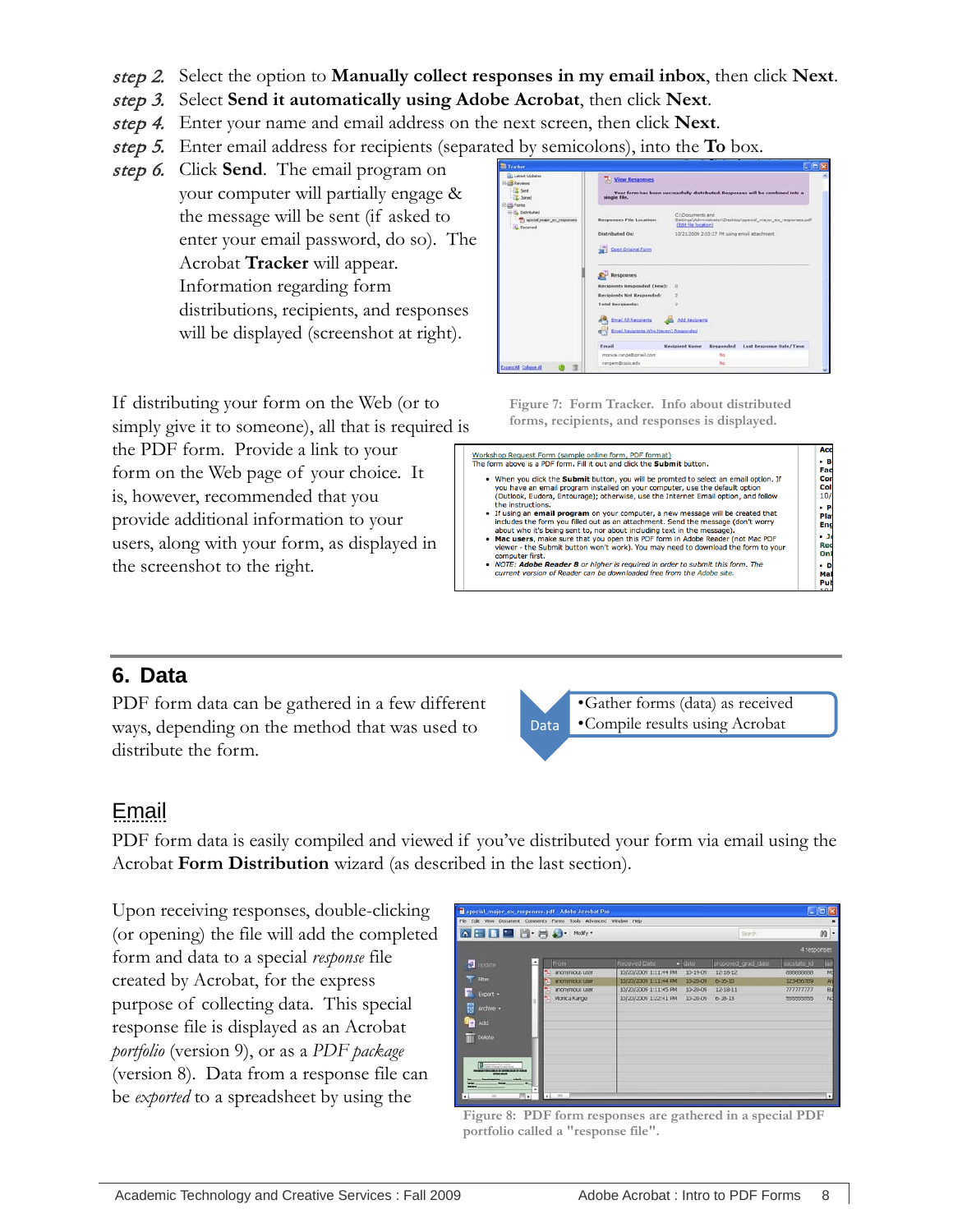#### **Export** button.

## <span id="page-12-0"></span>Web (or other electronic delivery method)

If receiving completed PDF forms that have been posted on the Web, save each submitted form to one location on your computer. When ready to compile results, you can do one of two things:

• Compile results into a spreadsheet

To compile results, use the **Compile Returned Forms** option on the **Forms** menu in Acrobat. Select all of the completed PDF forms that you have gathered. Acrobat will compile the data from the form into a spreadsheet that can be further edited/formatted in Excel or other spreadsheet application. This can be done from the **Forms** menu in Acrobat. From this menu, choose **Manage Form Data** > **Merge data files into spreadsheet**.

• Create a response file in which to view your data

To create a response file, you will need to go through the motions of delivering your form via email, as described in the "deploy" stage. In *step 3* of the "deploy" stage, select **Save a local copy and manually send it later**. Proceed through the wizard – your form will not be emailed out automatically (if you have already made it available on the Web or other means, there is no need to manually send it out). A response file will be created for you that can be used to gather responses (the file is typically saved in the same location as your form). To add form data to this response file, go to **Forms** > **Compiled Returned Forms**. Data from a response file can be *exported* to a spreadsheet by using the **Export** button.

 $\overline{\phantom{a}}$  , and the contract of the contract of the contract of the contract of the contract of the contract of the contract of the contract of the contract of the contract of the contract of the contract of the contrac  $\overline{\phantom{a}}$  , and the contract of the contract of the contract of the contract of the contract of the contract of the contract of the contract of the contract of the contract of the contract of the contract of the contrac  $\overline{\phantom{a}}$  , and the contract of the contract of the contract of the contract of the contract of the contract of the contract of the contract of the contract of the contract of the contract of the contract of the contrac  $\overline{\phantom{a}}$  , and the contract of the contract of the contract of the contract of the contract of the contract of the contract of the contract of the contract of the contract of the contract of the contract of the contrac  $\overline{\phantom{a}}$  , and the contract of the contract of the contract of the contract of the contract of the contract of the contract of the contract of the contract of the contract of the contract of the contract of the contrac  $\overline{\phantom{a}}$  , and the contract of the contract of the contract of the contract of the contract of the contract of the contract of the contract of the contract of the contract of the contract of the contract of the contrac  $\overline{\phantom{a}}$  , and the contract of the contract of the contract of the contract of the contract of the contract of the contract of the contract of the contract of the contract of the contract of the contract of the contrac  $\overline{\phantom{a}}$  , and the contract of the contract of the contract of the contract of the contract of the contract of the contract of the contract of the contract of the contract of the contract of the contract of the contrac  $\overline{\phantom{a}}$  , and the contract of the contract of the contract of the contract of the contract of the contract of the contract of the contract of the contract of the contract of the contract of the contract of the contrac  $\overline{\phantom{a}}$  , and the contract of the contract of the contract of the contract of the contract of the contract of the contract of the contract of the contract of the contract of the contract of the contract of the contrac  $\overline{\phantom{a}}$  , and the contract of the contract of the contract of the contract of the contract of the contract of the contract of the contract of the contract of the contract of the contract of the contract of the contrac  $\overline{\phantom{a}}$  , and the contract of the contract of the contract of the contract of the contract of the contract of the contract of the contract of the contract of the contract of the contract of the contract of the contrac  $\overline{\phantom{a}}$  , and the contract of the contract of the contract of the contract of the contract of the contract of the contract of the contract of the contract of the contract of the contract of the contract of the contrac  $\overline{\phantom{a}}$  , and the contract of the contract of the contract of the contract of the contract of the contract of the contract of the contract of the contract of the contract of the contract of the contract of the contrac  $\overline{\phantom{a}}$  , and the contract of the contract of the contract of the contract of the contract of the contract of the contract of the contract of the contract of the contract of the contract of the contract of the contrac  $\overline{\phantom{a}}$  , and the contract of the contract of the contract of the contract of the contract of the contract of the contract of the contract of the contract of the contract of the contract of the contract of the contrac

<span id="page-12-1"></span>**Adobe Acrobat Forms NOTES**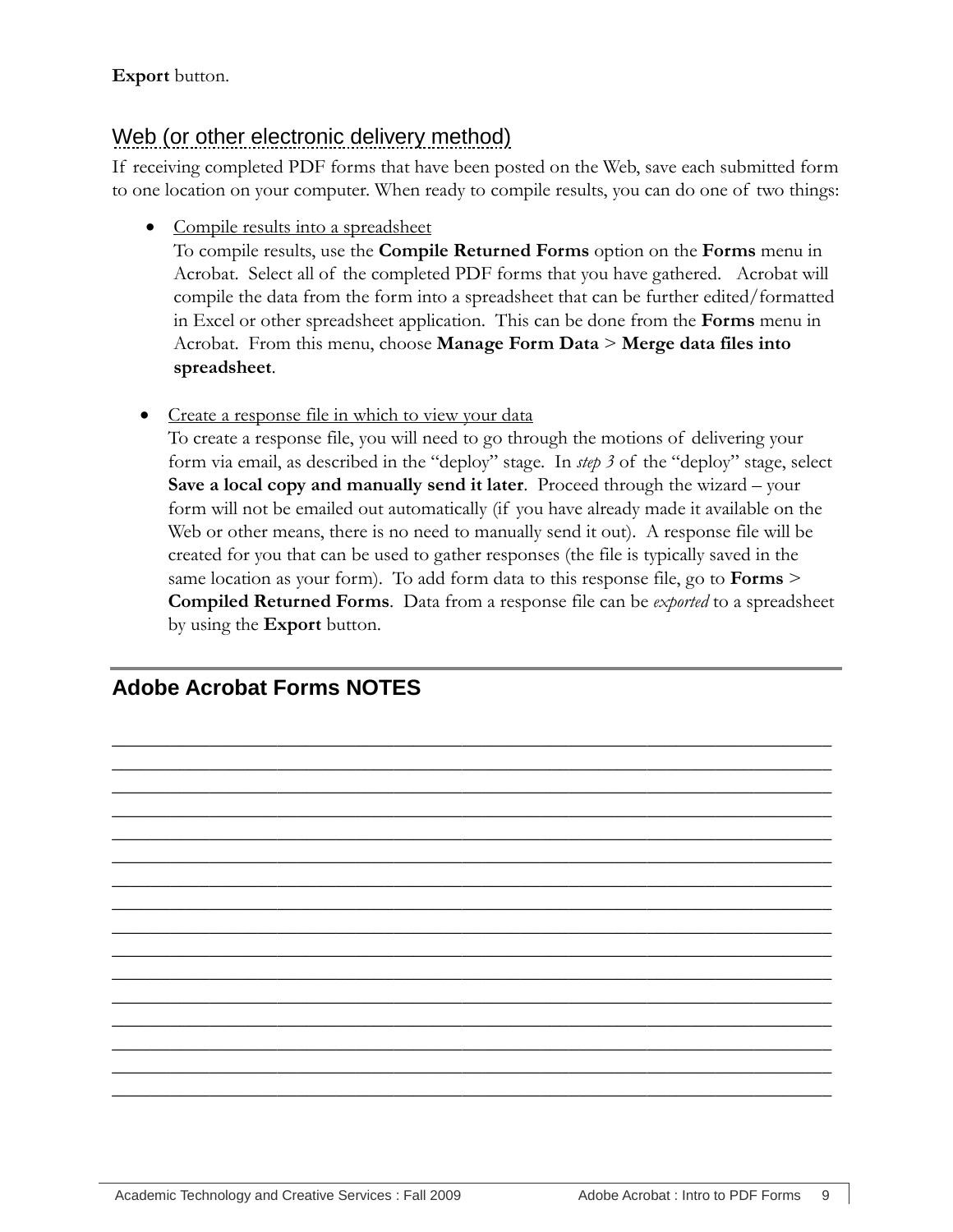# <span id="page-13-0"></span>**PDF FORMS (USING LIVECYCLE DESIGNER)**

Like Acrobat, LiveCycle Designer can be used to create PDF forms. The program is specifically designed for the development of forms. These forms can either be imported from another program, or designed directly (from scratch), in LiveCycle Designer.

 $\overline{\phantom{a}}$  , and the contract of the contract of the contract of the contract of the contract of the contract of the contract of the contract of the contract of the contract of the contract of the contract of the contrac \_\_\_\_\_\_\_\_\_\_\_\_\_\_\_\_\_\_\_\_\_\_\_\_\_\_\_\_\_\_\_\_\_\_\_\_\_\_\_\_\_\_\_\_\_\_\_\_\_\_\_\_\_\_\_\_\_\_\_\_\_\_\_\_\_\_\_\_\_\_\_\_\_\_

## <span id="page-13-1"></span>**LiveCycle Designer Forms Process**



## <span id="page-13-2"></span>**1. Create**



Forms in LiveCycle Designer can be designed in another application, such as Microsoft Word or InDesign, and then imported to LiveCycle. Forms can also be designed exclusively in LiveCycle Designer.

•Convert to PDF

Create

LiveCycle Designer can be a difficult program to learn, but it does a good job of importing Microsoft Word documents. If you're more

comfortable using Word, use Word to design your forms, then use LiveCycle Designer to deploy them as PDF forms. LiveCycle will also import other filetypes (including PDF files), so if your form exists in another format, you can still import it into LiveCycle, add or update necessary form fields, and then easily deploy it.

•Create form in Word, Excel, InDesign...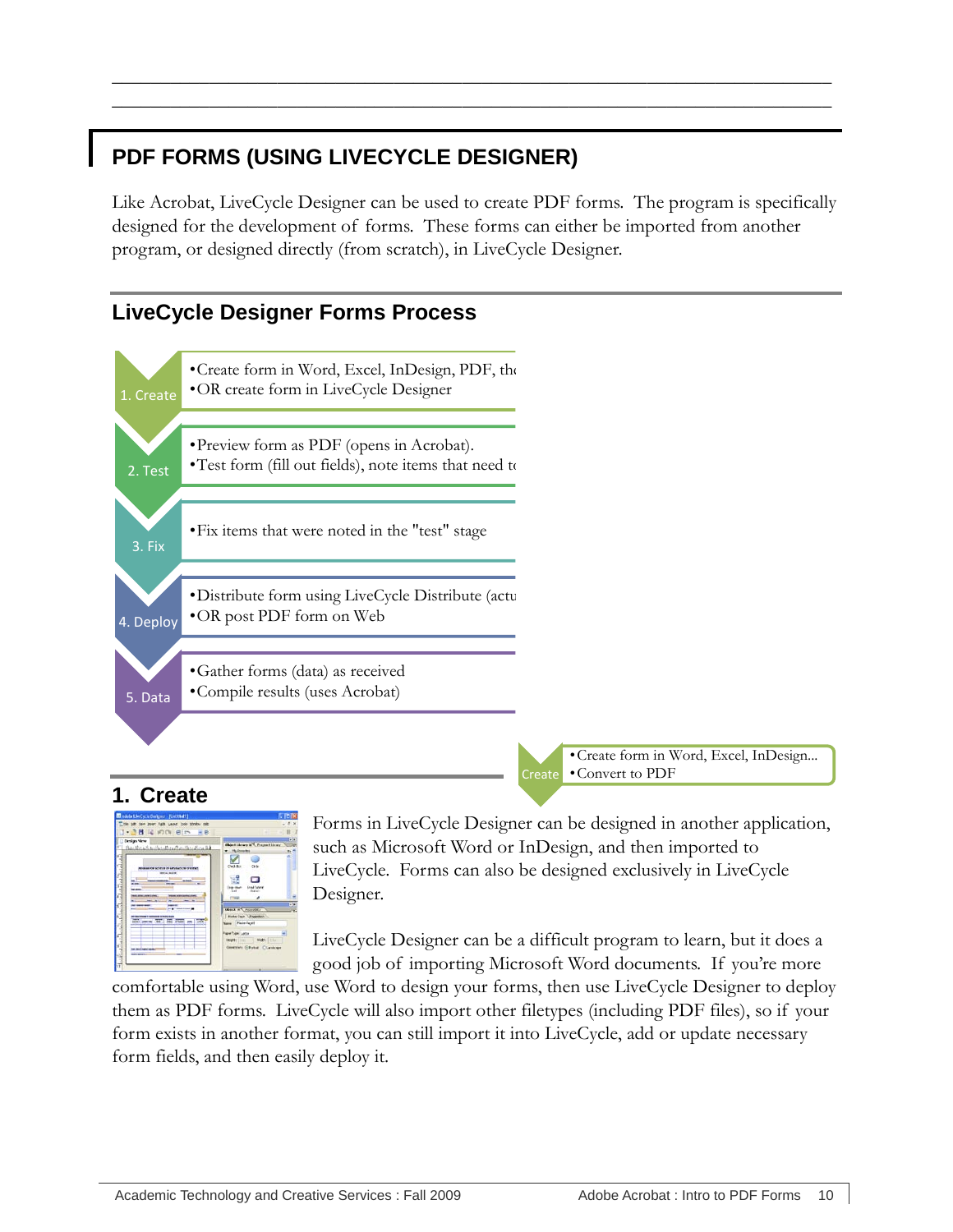As you are designing your form, save the form frequently. It is recommended that you save your form in LiveCycle Designer format, while in the design phase. To do this, click **File** > **Save As**, select **XDP** from the **Save as type** drop-down menu, then click **Save**.

# <span id="page-14-0"></span>Importing an Existing Document (form)

- Microsoft Word: If your form has been designed in Word, note that LiveCycle will automatically place form fields as it imports the document, even though you may not have actual Word form fields placed (like textboxes and radio buttons). The accuracy of the automatic form field placement depends on how you have designed elements on your document. Table cells may not be recognized as form elements, whereas lines will. If you have created an actual *fillable* Word form, the conversion to a LiveCycle form is very accurate. The program will convert all Word form elements to LiveCycle form elements.
- PDF form: If you have created or started an Acrobat PDF form, you can import it into LiveCycle. LiveCycle will convert all of your form fields to LiveCycle form fields. You will not be able to edit the form fields in Acrobat, after this import has taken place.

To import an existing document (or form) into LiveCycle Designer,

- step 1. In LiveCycle, select **File** > **New** from the menu bar. The **New Form Assistant** will appear.
- step 2. Select one of the three options to import from the list (**Based on a spreadsheet**, **Import a PDF document**, or **Import a Word document**).
- step 3. If importing a PDF or Word document, you will be prompted to select a file from your computer. If starting from a spreadsheet, you will be prompted to select your form size, and then copy cells to import from your spreadsheet. Continue to follow the prompts until your file is imported. Depending on the complexity of your document, this may take a few minutes.
- step 4. After the import has completed, **Save** your file, then create or edit the form fields.

# <span id="page-14-1"></span>Creating a Form in LiveCycle Designer

Form can be created from scratch in LiveCycle, or from one of the many templates available in the program. To create a form in LiveCycle, click **File** > **New** in the menu bar, and then select **Use Blank Form** or **Based on a template**. After going through the process, you will be able to add text, images, graphical elements (such as lines), and form fields to your form.

One of the biggest hurdles to using this program is knowing where your tools are. In the next section, we'll cover the program interface, and will give you suggestions as to what tools and palettes to include (tools that are essential to building forms in LiveCycle).

Adding form fields is most easily done from the **Object Library** (palette area on the right – see screenshot in next section). The Object Library is made up of four sections – **My Favorites**,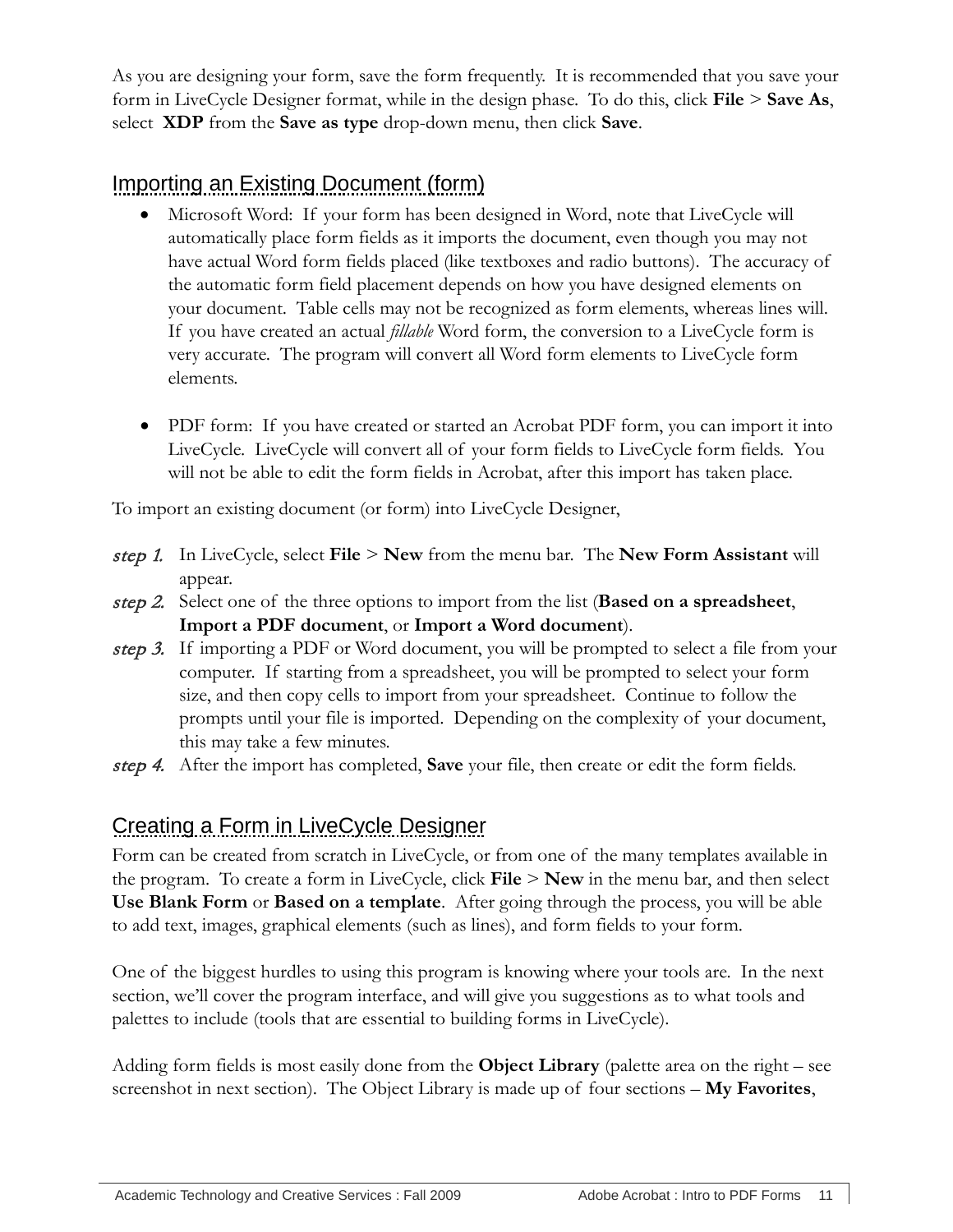**Standard**, **Custom**, and **Barcodes**. Start with **My Favorites**. If you don't find what you need there, choose from the **Standard** section. To add elements, simply drag them out of the Object Library onto your form. Resize the element to your specifications. Some fields will "auto-fit" to your content. Each form element should be given an appropriate name (**Object** > **Binding** palette) and tooltip (**Accessibility** palette).

<span id="page-15-0"></span>The Live Cycle Designer Interface



- A. **Toolbar Well**: This area can be customized by clicking **Tools** > **Customize** from the menu bar. For basic forms, **Standard**, **Text Formatting**, **Layout**, **and Tools** are good toolbars to have. These toolbars can be further customized by selected the **Commands** tab from the **Customize** [Tools] window. Tools can be added and removed from toolbars by dragging/dropping back and forth between the Commands tab and the respective toolbar.
- B. **Palette Area** (left): The Hierarchy palette, in addition to the PDF Structure, Data View, and Tab Order palettes all reside in this area. At the least, open the Hierarchy palette,



**Figure 9: The Customize window. Tools can be added to toolbars from the Commands tab (drag & drop.**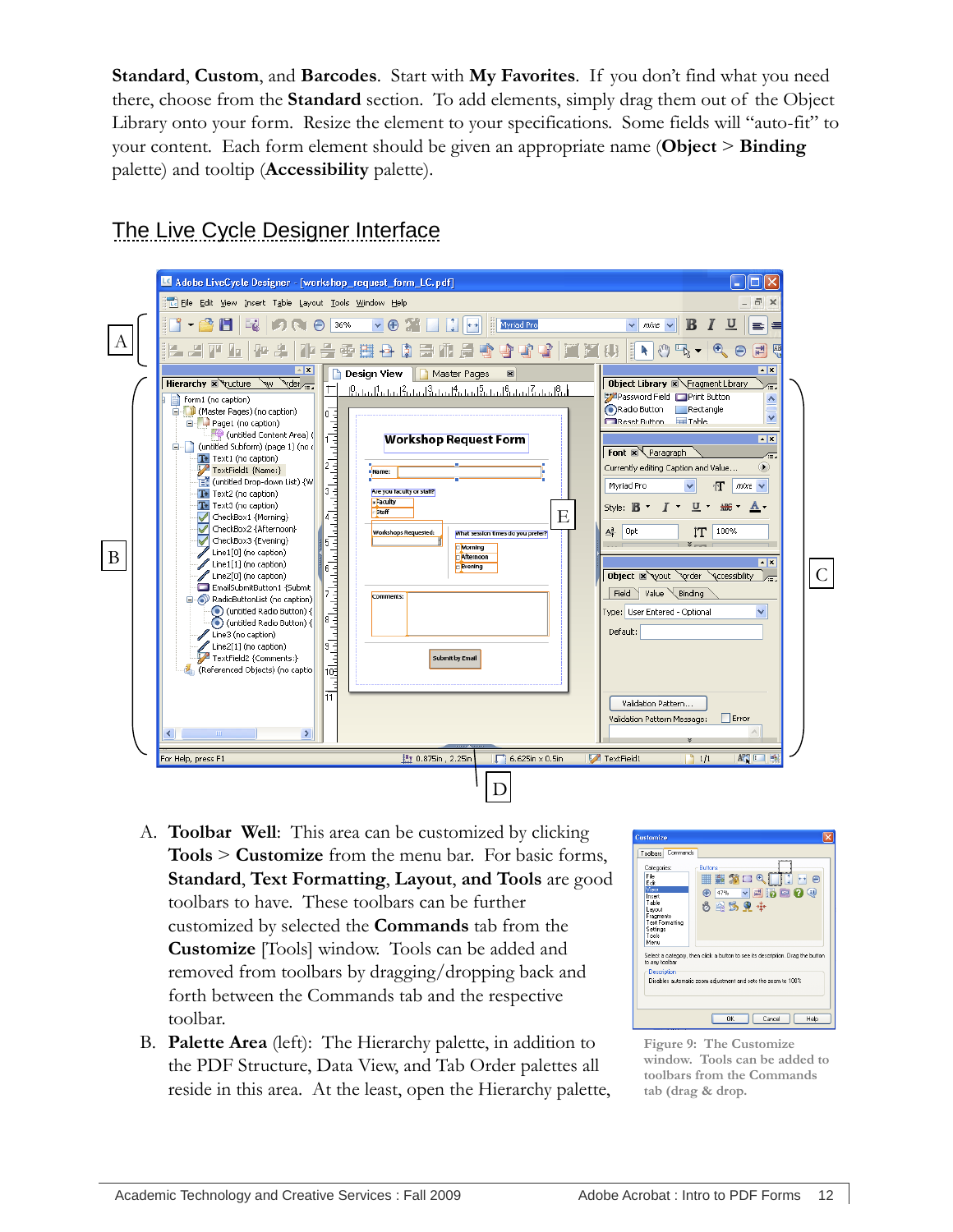which will allow you to more easily select/edit form fields (select the fields from the Hierarchy palette). The Tab Order palette is another important palette to have open as you can use it to adjust the tab order of your form fields. To add palettes to this area, click the **Window** menu option, then select a palette.

- C. **Palette Area** (right): At the least, you'll want to dock (open) the Object Library, Object, Font, Paragraph, and Report palettes. These can be opened by clicking on the **Window** menu option, and then by selecting the respective palette.
- D. **Report Palette**: The Report palette is the only palette that is docked at the bottom of the LiveCycle screen. Expand or collapse it by clicking on the arrow. It can be docked (or opened) from the **Window** menu.
- **E. Layout Editor**: This is the area used to design or layout your form. Several tabs, or "Views" are

available in this area. By default, the Design View and PDF Preview tabs are available. If the Master View tab is not available, add it from the **View** menu.



**Figure 10: Layout Editor - the Design View and Master Pages Views are currently available in this document.**

## <span id="page-16-0"></span>**2. Test**

After you have finished designing your form, it is imperative that you test your work, as a PDF form.

To do this, simply activate the **Preview PDF** tab from the Layout Editor (above your document,

but below the LiveCycle toolbar area (see screenshot at right). If the Preview PDF tab is not visible, activate it from the **Window** menu in



**Figure 11: The Preview PDF tab**

LiveCycle. When you click on the Preview PDF tab, your form will be opened in Acrobat. Fill out your form as you intend for your audience to do. Make note of any changes that are needed. Some questions you might ask yourself:

- Is the tab order correct?
- Is it clear what you need users to type in the form?
- What about accessibility? Would someone who is blind, using screen-reader software, be able to submit your form correctly? If you have doubts, it might be prudent to contact the Sac State [SSWD office](http://www.csus.edu/SSWD/) [\(http://www.csus.edu/SSWD/\)](http://www.csus.edu/SSWD/), in order to have someone test your form for accessibility. You can also review PDF form accessibility using the ATCS handout [Creating Accessible PDFs](http://www.csus.edu/training/handouts/workshops/creating_accessible_pdfs.pdf)

(http://www.csus.edu/training/handouts/workshops/creating\_accessible\_pdfs.pdf).

Possibly submit your form, to test your method of delivery/submission.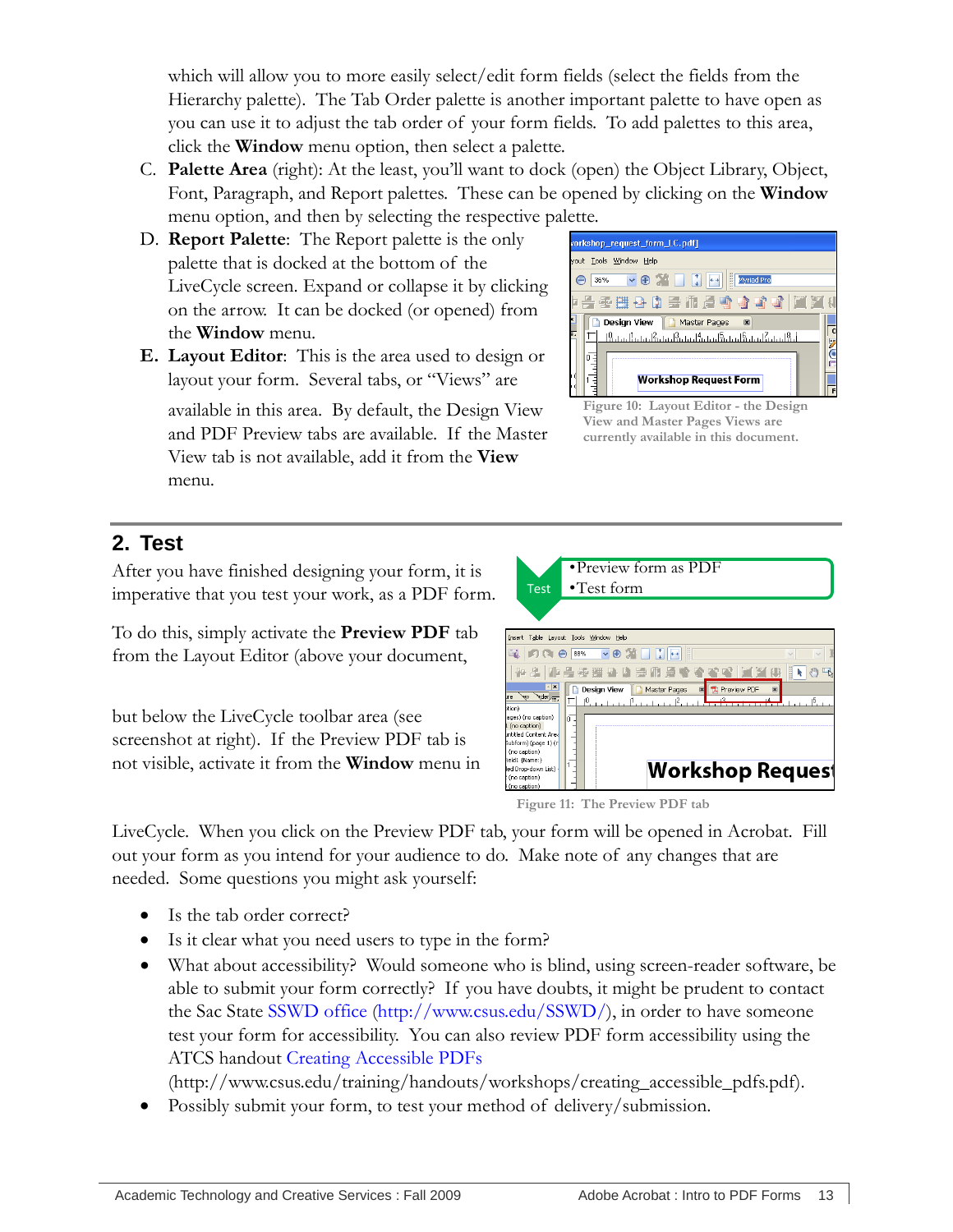<span id="page-17-0"></span>Preparing your PDF form for final delivery involves adjusting your form to fix any problems you encountered in the testing stage. In particular,

- 1. Re-label or move any fields that need to be changed Also be sure that each element has an appropriate name (**Object** > **Binding** palette) and tooltip (**Accessibility** palette).
- 2. Adjust the alignment of fields that need to be realigned This can be done by selecting the fields that need to be aligned (use the Shift key  $+$  click or drag around the elements to select them all), then use the **Layout** toolbar to align them appropriately.
- 3. Fix the tab order of your form, if needed Click the **View** menu, then choose **Show Tab Order** to view the tab order of your form fields. The **Tab Order** palette will also open up in the left palette area. To fix the tab order, drag and drop fields in the **Tab Order**  palette on the left.



•Fix items that were noted in testing

4. Complete a final "Save-As" In order to deploy your form, it needs to be in PDF format. Make sure this is the case by re-

**Figure 12: Show Tab Order. Form fields are numbered via tab order. Fix order by using the Tab Order palette on the left.**

saving your file. Click **File** > **Save As**, choose **Adobe Static PDF Form** from the **Save As Type** drop-down menu, then click **Save.**

# <span id="page-17-1"></span>**4. Deploy**

When deploying a PDF form that has been designed in LiveCycle, Adobe Acrobat is used. You can use the Distribute Form option in LiveCycle

Deploy •Distribute form (uses Acrobat) •OR post PDF on Web

(**File** > **Distribute Form**), or you can open your PDF form in Acrobat, and distribute it from there. Using the Distribute Form option in LiveCycle will open your form up in Acrobat.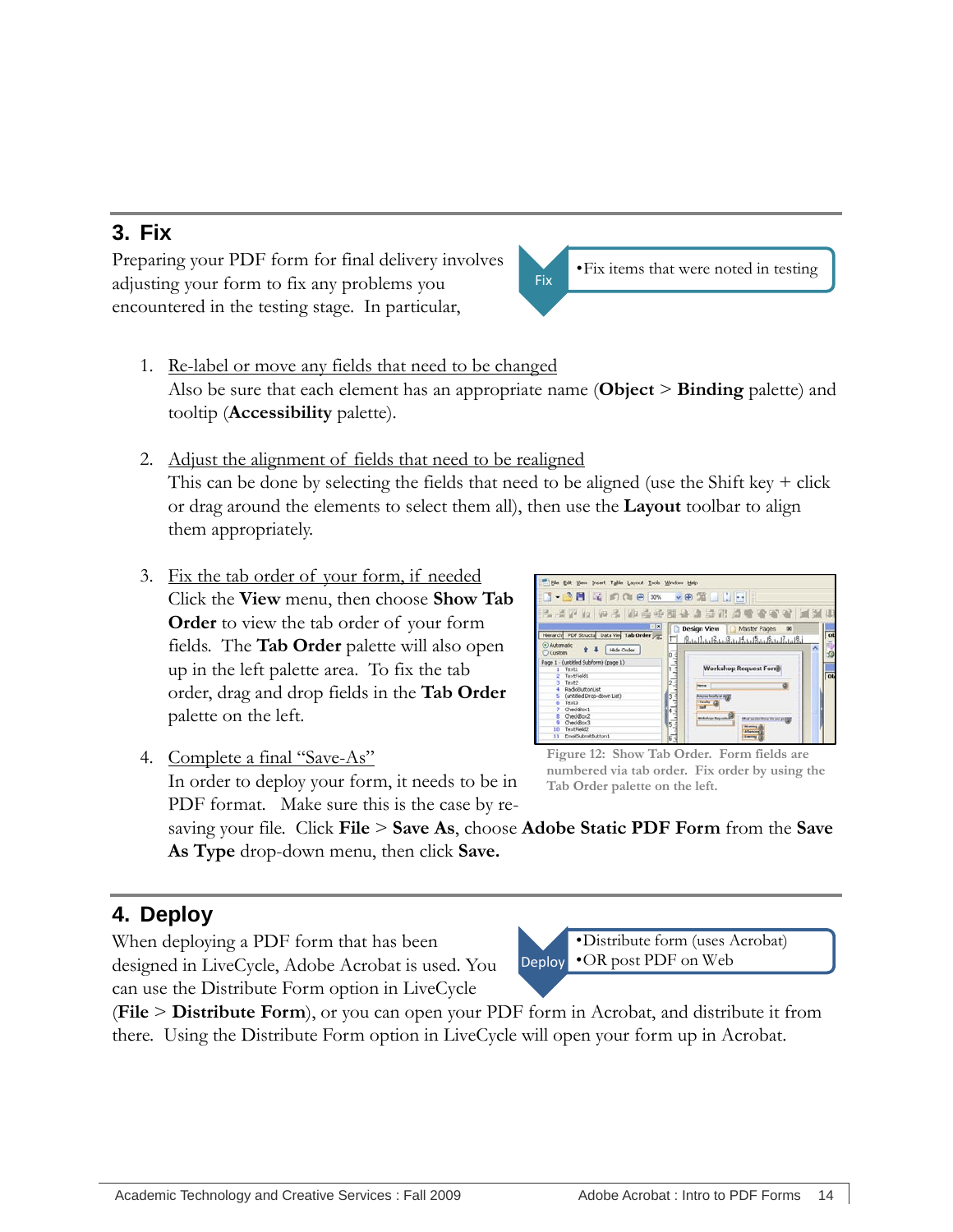PDF forms can be distributed via email, via the Web, or by simply handing it over (electronically). If distributed via email, the Distribute Form method in Acrobat/LiveCycle is the best way to do so.

If you are going to distribute your form over the Web, or by other electronic means (other than email), you will first need to enable Reader usage rights in Acrobat. When you distribute your form via email, using Acrobat's Distribute Form wizard, Reader usage rights are added to your form automatically.

To enable Reader usage rights in Acrobat, click the Advanced menu in Acrobat, then Extend Features in Acrobat Reader. Click Save Now. Your form can now be distributed.

Because deployment and data processing is done through Acrobat, refer to pages 7-9 of this handout. The process is identical for forms created in Acrobat or for forms created using LiveCycle Designer.



<span id="page-18-0"></span>**LiveCycle Designer Forms NOTES**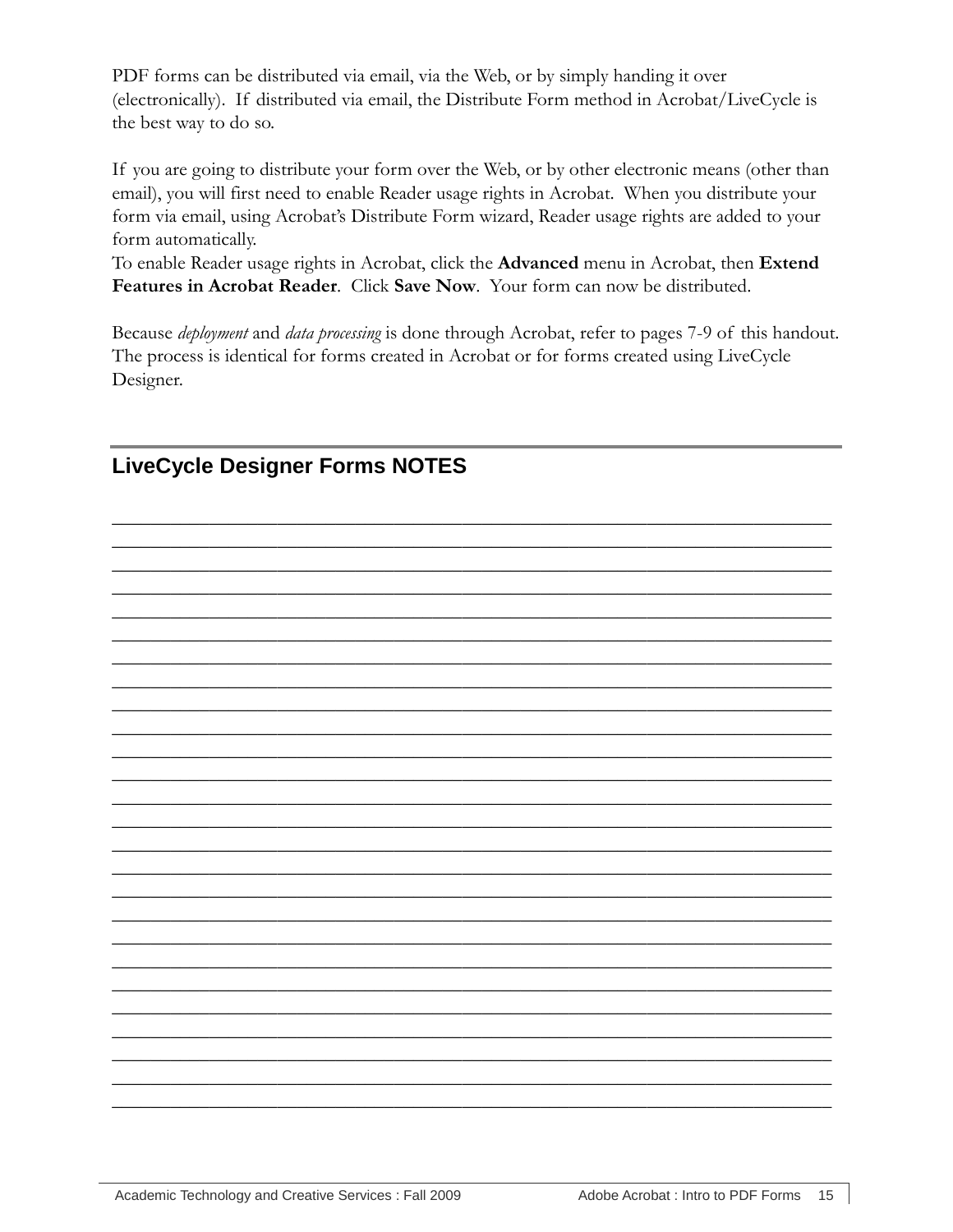# <span id="page-19-1"></span><span id="page-19-0"></span>**ACROBAT & LIVECYCLE DESIGNER RESOURCES**

 $\overline{\phantom{a}}$  , and the contract of the contract of the contract of the contract of the contract of the contract of the contract of the contract of the contract of the contract of the contract of the contract of the contrac  $\overline{\phantom{a}}$  , and the contract of the contract of the contract of the contract of the contract of the contract of the contract of the contract of the contract of the contract of the contract of the contract of the contrac  $\overline{\phantom{a}}$  , and the contract of the contract of the contract of the contract of the contract of the contract of the contract of the contract of the contract of the contract of the contract of the contract of the contrac  $\overline{\phantom{a}}$  , and the contract of the contract of the contract of the contract of the contract of the contract of the contract of the contract of the contract of the contract of the contract of the contract of the contrac  $\overline{\phantom{a}}$  , and the contract of the contract of the contract of the contract of the contract of the contract of the contract of the contract of the contract of the contract of the contract of the contract of the contrac

## **PDF Accessibility**

[Accessibility at Sacramento State](http://www.csus.edu/accessibility/) http://www.csus.edu/accessibility/

[Adobe's Accessibility Resource Center](http://www.adobe.com/accessibility/) http://www.adobe.com/accessibility/

[California State University Accessible Technology Initiative Resources](http://www.calstate.edu/accessibility/resources/) http://www.calstate.edu/accessibility/resources/

[WebAIM's PDF Accessibility Site](http://www.webaim.org/techniques/acrobat/) http://www.webaim.org/techniques/acrobat/

[Web Accessibility For All Tutorials \(University of Wisconsin-Madison\)](http://www.cew.wisc.edu/accessibility/tutorials/) http://www.cew.wisc.edu/accessibility/tutorials/

## <span id="page-19-2"></span>**General**

| Adobe Acrobat at Sacramento State (ATCS)<br>http://www.csus.edu/atcs/tools/acrobat/index.stm |
|----------------------------------------------------------------------------------------------|
| Adobe Design Center (tutorials)<br>http://www.adobe.com/support/acrobat/                     |
| Adobe Video Workshop (tutorials)<br>http://www.adobe.com/designcenter/video_workshop/        |
| AcrobatUsers.com Learning Center                                                             |

http://acrobatusers.com/learning\_center/tutorials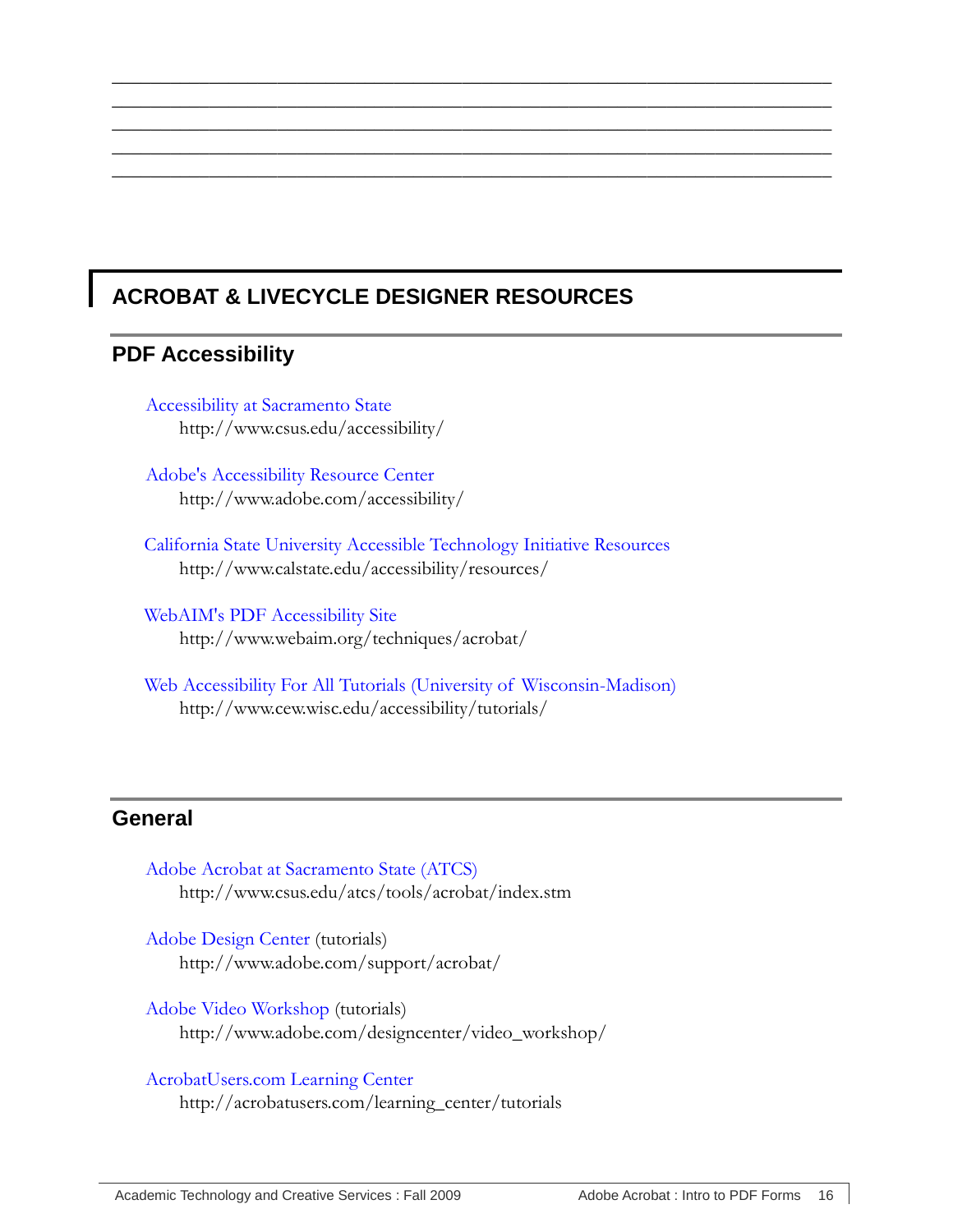#### [Planet PDF](http://www.planetpdf.com/) http://www.planetpdf.com/

# <span id="page-20-1"></span><span id="page-20-0"></span>**RESOURCES**

#### **Faculty / Staff Resource Center**

Located in ARC 3012. Assistance available on walk-in basis. [FSRC Website](http://www.csus.edu/irt/acr/fsrc/) - <http://www.csus.edu/irt/acr/fsrc/>

#### <span id="page-20-2"></span>**Training & Tools eNewsletter**

To receive email notification regarding online seminars, new technology/tools, and other online teaching, technology and learning events, fill out and submit the [Training & Tools eNewsletter](http://www.csus.edu/atcs/tools/newsletter/request-form-ait-news.stm)  [request form](http://www.csus.edu/atcs/tools/newsletter/request-form-ait-news.stm) - http://www.csus.edu/atcs/tools/newsletter/request-form-ait-news.stm.

#### <span id="page-20-3"></span>**Getting Help**

[University Help Desk](mailto:helpdesk@csus.edu) (916) 278-7337 or helpdesk@csus.edu

[Academic Technology Consultants](http://www.csus.edu/atcs/contact.htm) http://www.csus.edu/atcs/contact.htm 1on1 Help @ ATCS on Thursdays 1-4 pm in ARC 3005 (no appointment needed)

Help Desk - [Problem Reports & Contact Information](http://www.csus.edu/irt/helpdesk/contact.stm) http://www.csus.edu/irt/helpdesk/contact.stm

[Training Requests](mailto:training@csus.edu) training@csus.edu

#### <span id="page-20-4"></span>**Campus Resources**

**[Training](http://www.csus.edu/training/)** http://www.csus.edu/training

#### [Training Handouts](http://www.csus.edu/training/handouts)

http://www.csus.edu/training/handouts